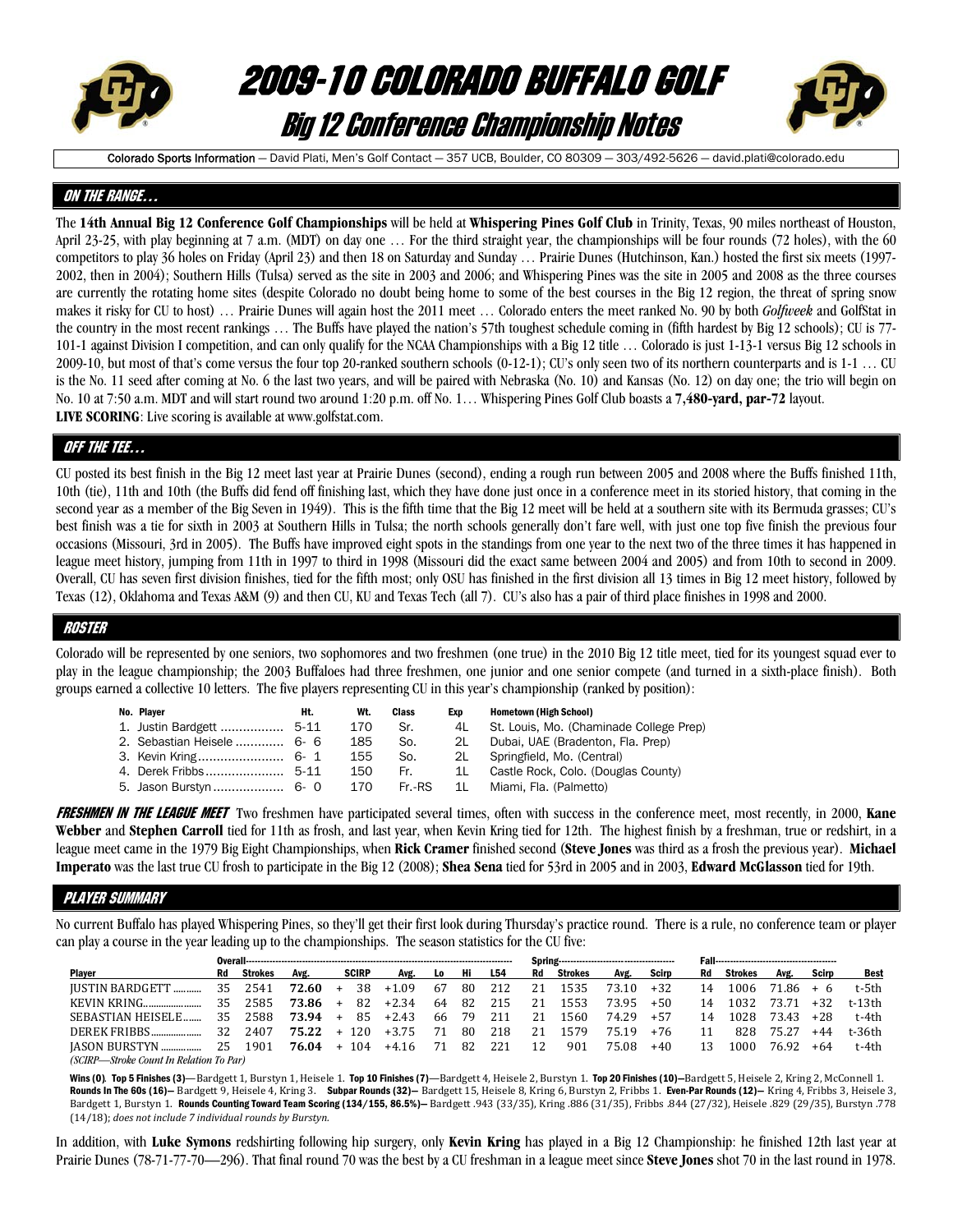## HEAD COACH ROY EDWARDS



Roy Edwards, is in his fourth season as head coach of the University of Colorado men's golf team, just the third full-time men's golf coach in Buffalo history. He was named to the position on July 14, 2006, following in the footsteps of the only two coaches the program had ever known over a span of six decades.

Edwards, 33, came to CU with an impressive pedigree, joining the Buffaloes from his alma mater, the University of Kansas, where he had served as the assistant for both the men's and women's programs for the previous four years (2002-06). He held the same position at Vanderbilt University for a year prior to returning to KU.

Edwards replaced the late Mark Simpson, who passed away from complications due to lung cancer in December 2005. Simpson had held the post since 1977, when he followed in the footsteps of his college head coach, Les Fowler. Fowler took over as player-coach in 1948 and remained on board until Simpson, his assistant, replaced him. Thus, Edwards is only the program's third full-time head coach since 1948.

It took less than three years for Edwards to put his stamp on the CU golf program, perhaps in no bigger way than completing the dream of his two predecessors. One of the few major golf programs in the nation without its own true home golf course and facilities, Edwards played an integral part in working with Colorado alum Steve Kerr in the latter's acquisition of Vista Ridge Golf Club in Erie in early 2009. The club officially became Colorado National Golf Club in March of 2009 and now serves as the official home for the university's men's and women's golf teams.

He also initiated the Colorado Partners program, a group that has quickly grown to 80 members who contribute financially to augment the school's golf budget, and established the Mark Simpson Colorado Golf Day which is an annual celebration and fundraiser for CU golf.

On the course, the team has steadily improved under his leadership. His third Buffalo team sported one of the nation's dynamic duos in Patrick Grady and Derek Tolan, as each won two tournaments and combined for 14 top 10 finishes. But the team was also balanced as a whole, with 32 top 20 performances posted by seven different golfers, and recorded a 74.06 stroke average, second lowest in school history (topped only by 73.77 in 2003-04). The Buffs posted 11 top 10 finishes in major tournaments, the second-most in school history that included a record-tying seven in the top five, and highlighted by a 34-stroke win in the DU-Ron Moore and three runner-up finishes in the USF Olympic Club, Western Intercollegiate and its own CU-Stevinson Ranch Invitational.

In earning a fourth straight trip to the NCAA's, in the Big 12 Championships, the Buffs posted their best conference finish in 28 years when they took second place; it tied for the largest improvement from one season to another in Big 12 history after finishing 10th in 2008 (CU moved from 11th to 3rd from 1997 to 1998 as did Missouri on one occasion). The Buffs were in the hunt for the title until the back nine of the fourth and final round, when Oklahoma State finally was able to get some distance and eventually won by 14 shots.

Edwards' first CU team had moderate success, and finished 11th in the Big 12 Championships; while that was disappointing, his team did something that neither Fowler's or Simpson's did, qualify for the NCAA Championships (though in fairness, more teams are invited today than when they coached, but it still was an impressive accomplishment). The team placed 20th in the NCAA Central Regional.

His second team, in 2007-08, became just the third in school history to win two major tournaments in the same season, as the Buffs won the Louisiana Classics and the Ohio State Kepler Intercollegiate. The Buffs finished 10th in the Big 12 meet, which moved to a 72-hole format for the first time, and was again invited to the NCAA's, placing 18th in the Central Regional. Junior Derek Tolan was one of two individuals to advance out of the regional into the finals, the first Buff to do so since 1993.

At Kansas, he was heavily involved in recruiting and the day-to-day functions for both the men's and women's teams, managed the Jayhawks' Birdie Club and was the main contact for both golf camps. A KU graduate, he returned to his alma mater in August 2002 as the assistant coach for both the men's and women's programs and further developed all the skills necessary to one day become a head coach. During his time at Kansas, he helped coach six first-team All-Big 12 players (five men, one woman) and four Academic All-Americans. He started his coaching career as a volunteer/graduate assistant in 1998, working three years in that capacity before moving on to Vanderbilt for his first full-time assistant coaching position.

He was the assistant for both the men's and women's teams at Vanderbilt from May 2001 until returning to his alma mater the following year. At Vandy, he headed the Commodore Golf Day and the Mason Rudolph Intercollegiate Golf Championships, and was involved in Commodore recruiting as well as the day-to-day practice and traveling schedules. He was a part of history as both teams experienced two of the best seasons in the programs' existence the 2001-02 academic year, and had a hand in coaching a pair of first-team All-Southeastern Conference players, including Brandt Snedeker, a first-team All-American, the 2007 PGA Tour Rookie of the Year and third place finisher in the 2008 Masters.

A three-year member of the Jayhawk golf team, he lettered as a senior under legendary and long-time coach Ross Randall and earned his bachelor's of science degree in business administration from Kansas in 2000. Simultaneously while finishing his degree, he worked as a volunteer assistant coach for the men's team. His career playing highlights include being named the PGA Midwest Section Player of the Year in 1995 and the Heart of America Four-Ball champion in 1997. As a student, he was also heavily involved on KU's Student-Athlete Advisory Committee and held several leadership roles on campus.

Born October 14, 1976 in Kansas City, Mo., but truly a native of Hutchinson, Kan., he was a four-year letterman in golf at Hutchinson (Kan.) High School and was an Eagle Scout. His hobbies include playing golf, cooking and traveling. He is married to the former Shelly Bonfantine, a former golfer at the University of New Mexico; they are the parents of one son, Austin Ross (born last June 3).

## COACHES POLL

Oklahoma State was the choice by the 12 league coaches to win this year's championship, as the Cowboys are gunning for a fourth straight league title and eighth overall. The predicted order of finish (coaches could not vote for their own team): Oklahoma State, Texas A&M, Texas, Texas Tech, Baylor, Missouri, Kansas State, Oklahoma, Iowa State, Nebraska, **Colorado** (11th), Kansas.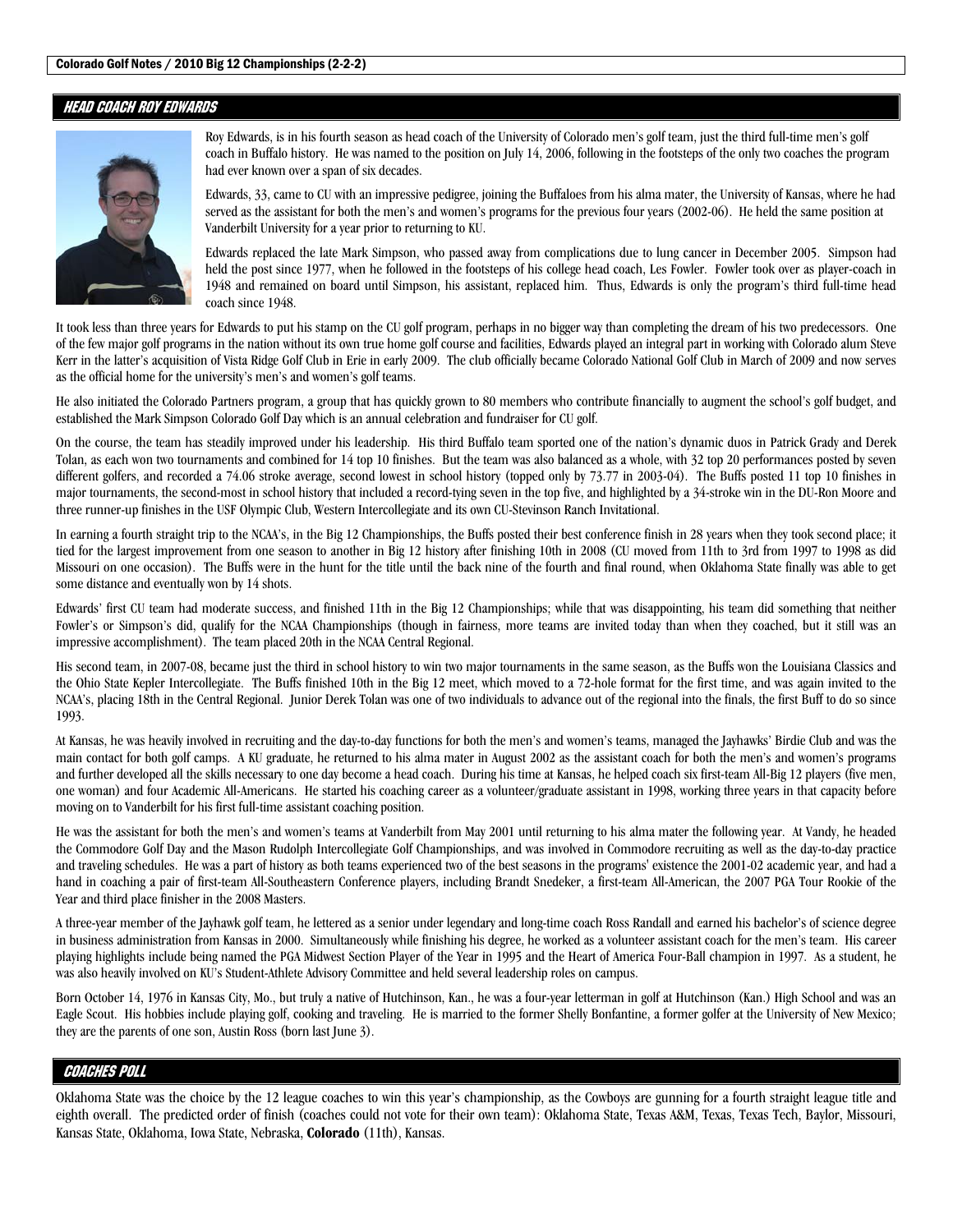## PAIRINGS & TEE TIMES

| The pairings were based on the above coaches' poll <i>(all times mountain)</i> : |                             |  |                                                                                                                                |                                                                                                           |  |  |                                                                                                                                    |  |  |  |  |  |  |
|----------------------------------------------------------------------------------|-----------------------------|--|--------------------------------------------------------------------------------------------------------------------------------|-----------------------------------------------------------------------------------------------------------|--|--|------------------------------------------------------------------------------------------------------------------------------------|--|--|--|--|--|--|
|                                                                                  | Friday, April 23 (36 holes) |  |                                                                                                                                |                                                                                                           |  |  |                                                                                                                                    |  |  |  |  |  |  |
|                                                                                  |                             |  | No. 1 7:00 a.m. No. 1 Oklahoma State, No. 2 Texas A&M, No. 3 Texas<br>7:50 a.m. No. 4 Texas Tech, No. 5 Baylor, No. 6 Missouri |                                                                                                           |  |  | No. 10 7:00 a.m. No. 7 Kansas State, No. 8 Oklahoma, No. 9 Iowa State<br>7:50 a.m. No. 10 Nebraska, No. 11 Colorado, No. 12 Kansas |  |  |  |  |  |  |
|                                                                                  |                             |  |                                                                                                                                | <b>Saturday, April 24 (18 holes;</b> based on previous day's results and placed in horseshoe arrangement) |  |  |                                                                                                                                    |  |  |  |  |  |  |
|                                                                                  |                             |  | 8:00 a.m. <b>No. 1</b> No. 4, No. 5, No. 6                                                                                     | <b>No. 10</b> No. 7, No. 8, No. 9                                                                         |  |  |                                                                                                                                    |  |  |  |  |  |  |
|                                                                                  |                             |  | 8:50 a.m. No. 10 No. 1, No. 2, No. 3                                                                                           | <b>No. 1</b> No. 10, No. 11, No. 12                                                                       |  |  |                                                                                                                                    |  |  |  |  |  |  |
|                                                                                  |                             |  |                                                                                                                                | <b>Sunday, April 25 (18 holes;</b> based on previous day's results and placed in borsesboe arrangement)   |  |  |                                                                                                                                    |  |  |  |  |  |  |
|                                                                                  |                             |  | 7:00 a.m. No. 1 No. 4, No. 5, No. 6<br>7:50 a.m. <b>No. 10</b> No. 1, No. 2, No. 3                                             | <b>No. 10</b> No. 7, No. 8, No. 9<br><b>No. 1</b> No. 10, No. 11, No. 12                                  |  |  |                                                                                                                                    |  |  |  |  |  |  |

### QUOTING COACH ROY EDWARDS

### On CU's Big 12 Outlook

*"This year's been a struggle overall, but the team has definitely improved throughout the year and you always want to believe that your best performance is right ahead of you. Our expectation going into every tournament is to win, and that's no different this week. We had very good preparation last week at the (Texas A&M) Aggie Invitational on a very similar golf course. We've got a group of young guys, only one of whom has played in a Big 12 Championship before, but they all know there's more prestige with the conference meet and I expect a great effort out of the guys."* 

### On CU's No. 11 Seed After Being Second In 2009

*"Last year is in the rearview mirror, it was at Prairie Dunes, an entirely different golf course, and only one player this year was in on that experience. It's (the No. 11*  seed) is about where we're ranked. The teams about sixth through 11th are about the same. We have the motivation that we want to go out and prove that we're better *than our ranking. And the way our championship is set up with neutral sites, and rotating between the north and south, it's really unique. It's fun for a northern team to go down south and try to beat those southern teams on their home turf and their home grass."* 

### On The Youth of The Team

*"The main thing we need to do is have these guys understand what they have control over. That's being confident, preparing well and handling our course strategy right from the get-go in the practice round and competing for every shot. When we've done that the best this year, we're at our most successful."* 

### What Would Be A Good Tournament For CU

*"Only once in the history in the history of the Big 12 tournament that when it's been held in the south, has a team finished in the top five (2005, Missouri at Whispering Pines, finished third). Our goal is to be competitive and to win the title; whether that's this year or in the future remains to be seen, but that's what our expectation is."* 

## The schedule & SEASON AT-A-GLANCE

Colorado has played in 12 tournaments this year; four are currently ranked between the 19th and the 29th toughest out of 266 meets to date according to *Golfweek*. The toughest two were the Alister Mackenzie (#19) and Hawai'i-Hilo Invitational (#21). The Big 12 Championships figure to be one of the toughest three or four tournaments that Colorado will play in 2009-10. CU's best finish came in the Mackenzie, as the Buffs finished third; a tie for fourth in the Wyoming Cowboy Classic and two sixth place efforts (Oregon Duck Invitational, Barona Collegiate Cup) rank as CU's other top efforts. In five of the 12 meets, the Buffs played in formats where five scorers out of six players counted toward the team score, an extra challenge for such a young team; usually coaches are searching for that fifth player to aid and abet the top four, not for a sixth to help the top five. But the two sixth place efforts came in such a format. Colorado is 77-101-1 this year against Division I competition, so the Buffs will fall short of the winning record criteria to qualify for the NCAA Championships; the Buffs could still advance but need to win the Big 12 to do so.

### The RANKINGS

There are three men's collegiate golf rankings: one poll, conducted by the GCAA by head coaches, and two that are computer generated (*Golfweek* and GolfStat). But generally speaking, with a consensus four top 20 and seven top 75 teams competing, the Big 12 Championships should again be one of the fiercest golf tourneys to date on the collegiate circuit for 2009-10. A look at who ranks where in what:

|                | <b>National Ranking</b> |                   |             |     | Team Stats | Best | Best |                                       |  |  |  |
|----------------|-------------------------|-------------------|-------------|-----|------------|------|------|---------------------------------------|--|--|--|
| School         |                         | GolfStat GolfWeek | <b>GCAA</b> | Rd  | Avg.       | 18   | 54   | Top Ranked Plaver                     |  |  |  |
| Baylor         | 50                      | 53                | $- -$       | 189 | 74.56      | 279  | 861  | Joakim Mikkelsen, So. (GW-97)         |  |  |  |
| Colorado       | 90                      | 90                | --          | 208 | 74.54      | 275  | 856  | Justin Bardgett, Sr. (GS-204, GW-214) |  |  |  |
| lowa State     | 84                      | 86                | $- -$       | 177 | 74.20      | 277  | 845  | Ben Herrera, Sr. (GW-150)             |  |  |  |
| Kansas         | 111                     | 106               | $- -$       | 202 | 75.70      | 279  | 855  | Nate Barbee, Jr. (GW-62)              |  |  |  |
| Kansas State   | 79                      | 64                | $- -$       | 167 | 74.35      | 275  | 843  | Mitchell Gregson, Sr. (GW-86)         |  |  |  |
| Missouri       | 64                      | 54                | $- -$       | 166 | 74.14      | 270  | 820  | Stuart Ballingall, Fr. (GW-121)       |  |  |  |
| Nebraska       | 81                      | 81                | $- -$       | 201 | 74.30      | 279  | 853  | Brandon Crick, Sr.                    |  |  |  |
| Oklahoma       | 74                      | 83                | $- -$       | 158 | 74.56      | 279  | 856  | Ben Blundell, Sr. (GW-223)            |  |  |  |
| Oklahoma State | 3                       |                   |             | 156 | 74.26      | 274  | 828  | Kevin Tway, Jr. (GW-15)               |  |  |  |
| Texas          |                         |                   | 6           | 213 | 73.57      | 269  | 822  | Dylan Frittelli, So. (GW-13)          |  |  |  |
| Texas A&M      | 5                       | 2                 | 4           | 198 | 73.22      | 273  | 836  | Andrea Pavan, Sr. (GW-19)             |  |  |  |
| Texas Tech     | 12                      | 17                | 22          | 147 | 74.14      | 271  | 850  | Nils Floren, Jr. (GW-20)              |  |  |  |

(GolfStat rankings as of April 21; *Golfweek* rankings as of April 18; GCAA/NIKE Coaches poll as of April 7)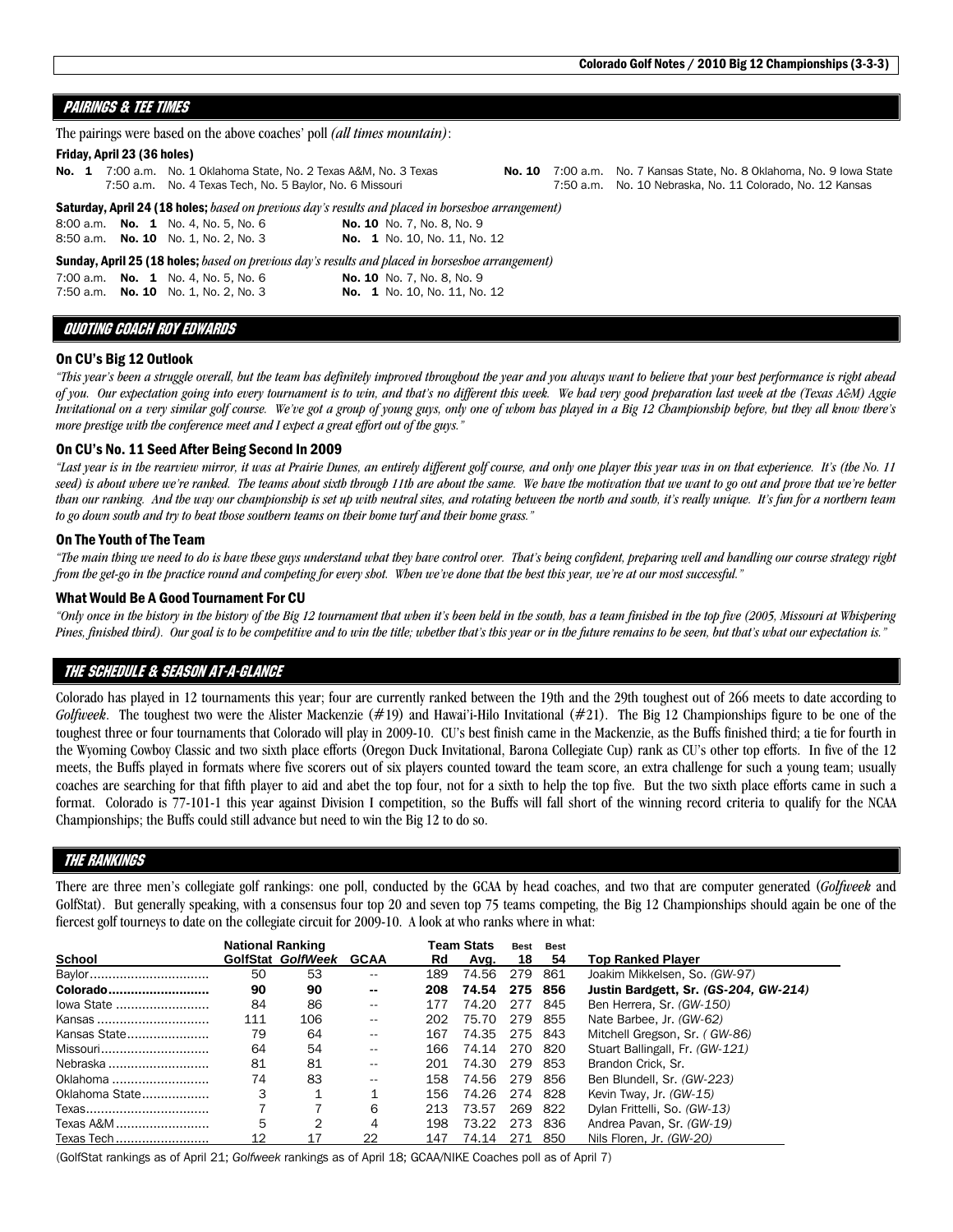## BARDGETT AMONG BIG 12's BEST

Colorado senior **Justin Bardgett** ranks among the Big 12 Conference's best in stroke average, as he owns the 13th overall mark at 72.60, and leads the league in rounds in the 60s with nine. Sophomores **Kevin Kring** and **Sebastian Heisele** check in at Nos. 32 and 33, respectively, for those golfers with sub-74 stroke averages; the three Buffs are tied with each other for the most rounds played this season (35). Kring's 64 in the first round of the Air Force Falcon Invitational last September is also tied for the second lowest score posted this year by Big 12 member golfers. Here's a look at some extensive conference statistics through all events prior to the Big 12 Championships:

| <b>Plaver</b>                     | <b>Class</b> |    | <b>Rd Strokes</b> | Avg.  | Lo | Hi | L <sub>54</sub> | <b>Wins</b>    |                | <b>Top 5 Top 10 Top 20</b> |    | <b>60s</b>     | <b>Best</b>     |
|-----------------------------------|--------------|----|-------------------|-------|----|----|-----------------|----------------|----------------|----------------------------|----|----------------|-----------------|
| Mitchell Gregson, Kansas State    | Sr.          | 29 | 2067              | 71.59 | 66 | 76 | 205             | $\Omega$       | 3              | 5                          | 8  | 6              | 2 <sub>nd</sub> |
| Dylan Frittelli, Texas            | So.          | 28 | 2005              | 71.61 | 67 | 78 | 205             |                | 5              |                            | ٩  | 8              | 1st             |
| Andrea Pavan, Texas A&M           | Sr.          | 30 | 2153              | 71.77 | 65 | 82 | 204             |                |                | 6                          | 8  |                | 1st             |
| Jordan Russell, Texas A&M         | So.          | 22 | 1580              | 71.82 | 66 | 76 | 205             |                | 4              | 4                          |    | 6              | <u>1st</u>      |
| Nate Barbee, Kansas               | Jr.          | 29 | 2084              | 71.86 | 64 | 79 | 205             | 1              | 7              | 8                          | 9  | $\overline{7}$ | 1st             |
| Brandon Crick, Nebraska           | Sr.          | 33 | 2377              | 72.03 | 66 | 82 | 206             |                | 5              |                            | 10 |                | 1st             |
| Ben Herrera, Iowa State           | Sr.          | 30 | 2163              | 72.10 | 67 | 77 | 211             | 0              |                | 4                          | 9  | 8              | t-4th           |
|                                   | Fr.          | 28 | 2020              | 72.14 | 65 | 81 | 202             | 0              | 5              | 6                          |    | 5              | 2nd             |
| Stuart Ballingall, Missouri       | Fr.          | 32 | 2311              | 72.22 | 63 | 78 | 201             | $\mathfrak{p}$ | 3              | 6                          | 8  | $\overline{7}$ | 1st             |
| Joe Ida, Kansas State             | Sr.          | 27 | 1950              | 72.22 | 68 | 78 | 207             |                | 3              | Δ                          |    | Δ              | 1st             |
| Nils Floren, Texas Tech           | Jr.          | 27 | 1954              | 72.37 | 66 | 78 | 210             |                | 4              | 4                          |    | 4              | t-1st           |
| Joakim Mikkelsen, Baylor          | So.          | 33 | 2395              | 72.58 | 68 | 80 | 210             |                |                | 5                          |    |                | t-6th           |
| Justin Bardgett, Colorado         | Sr.          | 35 | 2541              | 72.60 | 67 | 80 | 212             | 0              |                | 4                          | 5  | 9              | $t$ -5th        |
| Cameron Peck, Texas A&M           | Fr.          | 30 | 2179              | 72.63 | 67 | 80 | 207             | 0              | 2              | 5                          |    | 6              | t-2nd           |
| Kevin Tway, Oklahoma State        | Jr.          | 30 | 2180              | 72.67 | 65 | 82 | 199             |                | 3              | 5                          |    | 8              | 1st             |
|                                   | Jr.          | 25 | 1819              | 72.76 | 66 | 83 | 208             |                |                | 4                          |    |                | 1st             |
| Jace Long, Missouri               | Fr.          | 32 | 2331              | 72.84 | 67 | 85 | 211             | 1              | 5              | 6                          | 7  | 4              | 1st             |
| Joe Kinney, Kansas State          | Sr.          | 29 | 2117              | 73,00 | 67 | 79 | 208             | Ŋ              | 3              | Δ                          |    | 5              | t-2nd           |
| Peter Uihlein, Oklahoma State     | So.          | 30 | 2191              | 73.03 | 65 | 85 | 202             | 2              |                | 3                          |    | 8              | 1st             |
| Chris Ward, Texas Tech            | Sr.          | 27 | 1975              | 73.15 | 67 | 81 | 208             | 0              |                |                            |    | 3              | 4th             |
| Geoff Shaw, Texas A&M             | So.          | 24 | 1756              | 73.17 | 65 | 85 | 207             | $\Omega$       | 1              | $\overline{2}$             | Δ  | 3              | 2 <sub>nd</sub> |
| Ignacio Elvira, Texas A&M         | Jr.          | 27 | 1976              | 73.19 | 68 | 79 | 210             | 0              |                | 3                          |    | 2              | t-3rd           |
| Ben Blundell, Oklahoma            | Sr.          | 31 | 2269              | 73.19 | 68 | 80 | 208             | 0              | 0              | 3                          |    | 4              | 3rd             |
| Trent Whitekiller, Oklahoma State | Sr.          | 30 | 2200              | 73.33 | 68 | 79 | 211             |                |                | 4                          |    | $\mathfrak{p}$ | t-1st           |
| Morgan Hoffmann, Oklahoma State   | So.          | 30 | 2200              | 73.33 | 67 | 82 | 208             | $\Omega$       | $\overline{2}$ | $\overline{2}$             | 4  | 6              | 2 <sub>nd</sub> |
| Nate McCoy, Iowa State            | So.          | 27 | 1986              | 73.56 | 67 | 81 | 216             | Ŋ              | N              | 2                          |    | 3              | t-6th           |
| Payne Griewek, Baylor             | Jr.          | 33 | 2428              | 73.58 | 67 | 80 | 210             | 0              |                | 2                          |    | 5              | t-6th           |
| Lorenzo Scotto, Baylor            | So.          | 33 | 2433              | 73.73 | 69 | 81 | 215             | $\Omega$       | N              |                            |    | 4              | $t-3rd$         |
| Andrew Wyatt, Nebraska            | Jr.          | 33 | 2433              | 73.73 | 68 | 83 | 209             | $\Omega$       | 3              | 5                          |    | 4              | t-2nd           |
| Jacob Aaholm, Iowa State          | Jr.          | 19 | 1402              | 73.79 | 67 | 81 | 213             |                | 2              | 2                          | 3  | 3              | 1st             |
| William Harrold, Missouri         | Jr.          | 32 | 2363              | 73.84 | 66 | 83 | 205             | O              | 3              | 3                          | Δ  | 3              | 2nd             |
| Kevin Kring, Colorado             | So.          | 35 | 2585              | 73.86 | 64 | 82 | 215             | 0              | 0              | 0                          |    | 3              | $t-13th$        |
| Sebastian Heisele, Colorado       | So.          | 35 | 2588              | 73.94 | 66 | 79 | 211             | 0              |                | 2                          | 2  | 4              | t-4th           |

BIG 12 MEN'S GOLF STATISTICS (sub 74.00; minimum 20 rounds played or 67% of team's rounds)

## CONFERENCE WON-LOST RECORDS

School's win-loss records now play a role in the selection for the NCAA Regionals. Colorado's mark against fellow Division I teams entering the Big 12 meet is 77-101-1, a 43.3 winning percentage; to qualify, teams must own a winning record or win their conference championship. The Buffs did play the fifth toughest slate within the conference, but entering 24 games under .500, can only advance to the postseason with a league title. The team won-loss records entering the Big 12's (includes losses to non-Division I teams, but not wins, schedule strength in parenthesis):

|                                    | W L T | Pct.   |  |  | <b>Pct.</b> |
|------------------------------------|-------|--------|--|--|-------------|
|                                    |       | .849   |  |  | .650        |
| Oklahoma State (3) 114 26 0        |       | - 814. |  |  | .627        |
|                                    |       |        |  |  | .590        |
| 781. Nebraska (151)  116 31 4 .781 |       |        |  |  | .561        |
| 770. Missouri (163) 123 36         |       |        |  |  | .553        |
|                                    |       | .680   |  |  | .433        |

MAJOR TOURNAMENT WINS—Texas A&M 4, Missouri 3, Oklahoma State 3, Nebraska 2, Texas Tech 2, Kansas State 1, Oklahoma 1, Texas 1.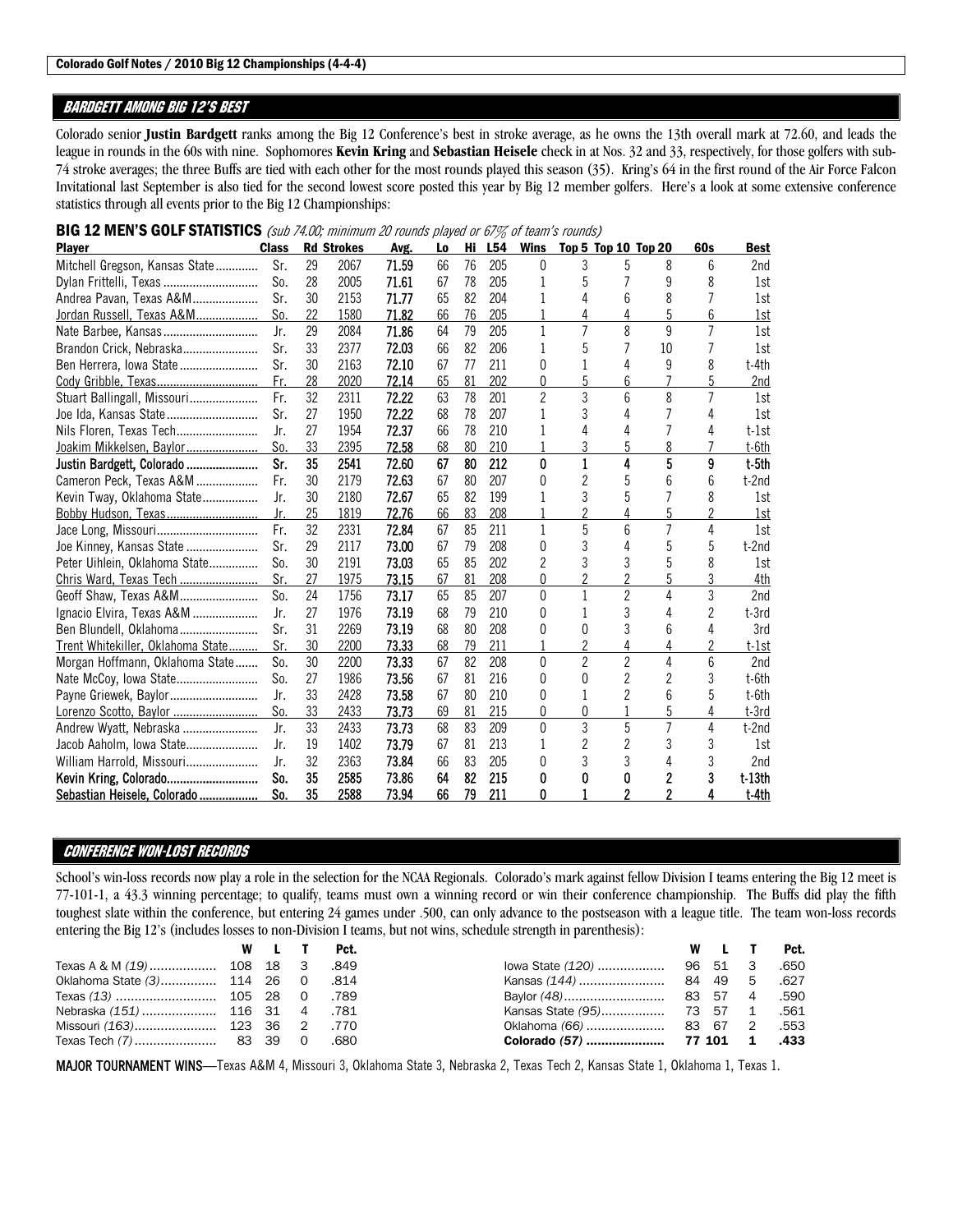## CU's BEST IN THE BIG 12 CHAMPIONSHIPS

Here's a list of the best team and individual rounds by Buffalo golfers in the 12 previous Big 12 Championship meets to date:

| <b>TEAM</b> |      |              |                  |              | <b>INDIVIDUAL ROUND</b>                                                               |              |      |       |                  |
|-------------|------|--------------|------------------|--------------|---------------------------------------------------------------------------------------|--------------|------|-------|------------------|
| Score       | Year | <b>Round</b> | <b>Site</b>      | <b>Score</b> | <b>Plaver</b>                                                                         | <b>Class</b> | Year | Round | <b>Site</b>      |
| 283         | 2009 | 2nd          | Hutchinson, Kan. | 66           | Matt Call                                                                             | So.          | 1999 | 3rd   | Hutchinson, Kan. |
| 285         | 2000 | 1st          | Hutchinson, Kan. | 68           | Jim Grady                                                                             | Sr.          | 2008 | 3rd   | Trinity, Texas   |
| 288         | 1999 | 1st          | Hutchinson, Kan. | 68           | Derek Tolan                                                                           | Sr.          | 2009 | 2nd   | Hutchinson, Kan. |
| 288         | 1999 | 3rd          | Hutchinson, Kan. | 69           | Ben Fiala                                                                             | Jr.          | 1999 | 1st   | Hutchinson, Kan. |
| 290         | 2009 | 3rd          | Hutchinson, Kan. | 69           | Joe Lilev                                                                             | Jr.          | 2001 | 3rd   | Hutchinson, Kan. |
| 291         | 2001 | 3rd          | Hutchinson, Kan. | 69           | Matthew Zions                                                                         | Sr.          | 2002 | 3rd   | Hutchinson, Kan. |
| 292         | 2000 | 2nd          | Hutchinson, Kan. | 69           | <b>Edward McGlasson</b>                                                               | Sr.          | 2006 | 2nd   | Tulsa            |
| 292         | 2009 | 4th          | Hutchinson, Kan. | 70           | (on nine occasions: Carroll 2, Baird, Call, Ekjord, P.Grady, Kring, McGlasson, Tolan) |              |      |       |                  |

### INDIVIDUAL TOURNAMENT

| <b>Score</b> | <b>Player</b>   | <b>Class</b> | Year | <b>Rounds</b> | Finish   | <b>Site</b>      |
|--------------|-----------------|--------------|------|---------------|----------|------------------|
| 213          | Matt Call       | Sr.          | 1999 | 75-72-66      | t-4th    | Hutchinson, Kan. |
| 287          | Patrick Grady   | Sr.          | 2009 | 71-71-70-75   | 6th      | Hutchinson, Kan. |
| 288          | Derek Tolan     | Sr.          | 2009 | 71-68-74-75   | 7th      | Hutchinson, Kan. |
| 220          | Michael Baird   | Jr.          | 2007 | 77-73-70      | 8th      | Hutchinson, Kan. |
| 217          | Ben Fiala       | Jr.          | 1999 | 69-75-73      | t-9th    | Hutchinson, Kan. |
| 227          | Stephen Carroll | Sr.          | 2003 | 76-81-70      | t-10th   | Tulsa            |
| 218          | Stephen Carroll | Fr.          | 2000 | 74-72-72      | $t-11th$ | Hutchinson, Kan. |
| 218          | Kane Webber     | Fr.          | 2000 | 71-73-74      | t-11th   | Hutchinson, Kan. |
| 218          | Matthew Zions   | So.          | 2000 | 72-73-73      | $t-11th$ | Hutchinson, Kan. |
| 296          | Kevin Kring     | Fr.          | 2009 | 78-71-77-70   | t-12th   | Hutchinson, Kan. |

CU's last conference championship came in 1968 (Big Eight) while **Bob Kalinowski** was the last Buff to claim league medalist honors, doing so in both the 1993 and 1994 Big Eight title meets.

## THE FIRST 13 BIG 12 MEETS

Here's a summary of the first 13 Big 12 Conference championships. Colorado is tied for fifth in first division (top six) finishes with seven. A closer look:

|               |                   |                |    |    |                |      |    |                |                |    |     |                |                |                |   |          |                  | <b>*First Division Finishes</b> |               |               |       |
|---------------|-------------------|----------------|----|----|----------------|------|----|----------------|----------------|----|-----|----------------|----------------|----------------|---|----------|------------------|---------------------------------|---------------|---------------|-------|
| <b>School</b> |                   | 97             | 98 | 99 | 00             | 01   | 02 | 03             | 04             | 05 | 06  | 07             | 08             | 09             |   |          |                  |                                 | 5             | 6             | (Tot) |
|               | 1. Oklahoma State |                |    |    |                | 5    | 2  | 2              | З              |    | t4  |                |                |                |   |          |                  |                                 |               | O             | (13)  |
|               | 2. Texas          | $\mathcal{P}$  | 2  | 3  | $\overline{4}$ | t2   |    |                |                | 4  | 2   | $\overline{4}$ | 2              | 8              | 3 | 5        |                  | 3                               | $\Omega$      | <sup>0</sup>  | (12)  |
|               | 3. Oklahoma       | 5              | 4  | t8 |                | $+2$ | 3  | З              | 2              | っ  | 1   | 5              |                | 10             |   | З        |                  |                                 | 2             | $\Omega$      | (9)   |
|               | 3. Texas A & M    | 8              | .5 |    | 5              | 6    | 9  | 4              | 10             | 5  | 3   | $\mathcal{P}$  | $\overline{4}$ | 3              | 0 |          | 2                | 2                               | 3             | 1             | (9)   |
|               | 5. Colorado       | 11             | 3  | 5  | 3              | 4    | 8  | t6             | t5             |    |     | 11             | 10             | 2              |   |          |                  |                                 |               |               | (7)   |
|               | 5. Kansas         | $\overline{4}$ | 6  |    | $\mathcal{P}$  |      | 10 | 8              | t5             | 6  | 8   | 10             | 6              |                |   |          |                  |                                 |               | 3             | (7)   |
|               | 5. Texas Tech     | 12             |    |    | 8              | 10   | 6  | 5              | t5             | 8  | t4  | 3              | 3              | 6              | Ω | $\Omega$ |                  |                                 | 2             | 2             | (7)   |
|               | 8. Baylor         | 10             |    | 6  | 6              | 1    | 4  | 9              | 9              |    |     | 8              | $5^{\circ}$    | $\overline{5}$ |   | $\Omega$ | $\Omega$         |                                 | $\mathcal{P}$ | $\mathcal{P}$ | (6)   |
|               | 9. Nebraska       | 6              | 9  | 2  |                | 12   |    |                | 12             | 19 | 6   | 6              |                |                |   |          | $\left( \right)$ | 0                               | $\Omega$      | 3             | (4)   |
|               | 10. Kansas State  |                | 12 | 10 | 10             | 8    |    | t <sub>6</sub> | $\overline{4}$ | 10 | t10 | 9              | 8              | $\overline{4}$ | 0 | $\Omega$ | $\Omega$         | $\mathcal{D}$                   | $\Omega$      |               | (3)   |
| 11.           | Missouri          | 9              | 8  | 12 | 9              | 9    | 5  | 10             | 11             | З  | 9   |                | 12             | 9              |   | $\Omega$ |                  | Ω                               |               | $\Omega$      | (2)   |
| 12.           | lowa State.       |                | 10 | t8 |                |      |    | 1つ             | 8              | 9  | つ   | 12             | 9              | 12             |   | $\Omega$ |                  | O                               | $\Omega$      | $\Omega$      | (1)   |

*(\*—when teams tie, both are awarded the higher finish.)* 

### BIG 12 SCHOOL RECORDS — LOW ROUND

|    | <b>Baylor </b> 63 (-9), Johnny Arreaga, 1963 dual vs. Texas Tech<br>Colorado 63 (-8). Edward McGlasson, 2005 PING-Arizona Inter. |            | 63 | <b>Oklahoma</b> 63 (-9), Jim Begwin, 1984 NCAA Championships<br>(-7), Todd Hamilton, 1987 Big 8 Championship |
|----|----------------------------------------------------------------------------------------------------------------------------------|------------|----|--------------------------------------------------------------------------------------------------------------|
|    | <b>lowa State</b> 64 (-6), Chris Baker, 2007 Big Four Championship                                                               |            |    | <b>Oklahoma State</b> 62 (-10), Hunter Mahan, 2002 U.S. Collegiate                                           |
|    | Kansas 63 (-9), Andrew Price, 2005 Taylor Made/Waikoloa Inter.                                                                   |            |    | 62 (-10), Morgan Hoffman, 2009 Southern Highlands Collegiate                                                 |
| 63 | (-7), Ryan Vermeer, 2000 Western Intercollegiate                                                                                 |            |    | 62 (-8), Jonathan Moore, 2007 Hawaii-Hilo Intercollegiate                                                    |
|    | <b>Kansas State</b> 62 (-?), Don Bishop, 1948 dual vs. Kansas                                                                    |            |    | <b>Texas</b> 64 (-8), Jason Hartwick, 2002 Mercedes Benz Championships                                       |
|    | Missouri 63 (-9), Stuart Ballingall, 2010 UALR/First Tee Classic                                                                 |            | 64 | (-8), Dylan Frittelli, 2009 Puerto Rico Classic                                                              |
| 63 | (-8), Shawn Jasper, 2005 Belmont Invitational                                                                                    |            |    | <b>Texas A&amp;M </b> 64 (-6), Steve Veriato, 1971 SWC Championships                                         |
| 63 | (-8), Chris Mabry, 2005 Belmont Invitational                                                                                     |            | 64 | (-6), Parker Briley, 2003 Maxwell Intercollegiate                                                            |
|    | Nebraska 64 (-8), Brady Schnell, 2006 Pioneer Golf Classic                                                                       | Texas Tech |    | 62 (-9), Will Griffin, 2006 Jerry Pate National                                                              |

## 2009 BIG 12 CHAMPIONSHIP RECAP

A quick look at the team standings in 2009 and CU's individual results (OSU's Morgan Hoffman is the defending Big 12 champion):

| 1. Oklahoma State 293-288-287-281-1149<br>3. Texas A&M  301-284-296-286-1167<br>4. Kansas State 304-301-289-276-1170 |  |
|----------------------------------------------------------------------------------------------------------------------|--|
| <b>Buffalo Individuals</b><br>6. Patrick Grady 71-71-70-75-287<br>7 Derek Tolan 71-68-74-75-288                      |  |

| 9 Missouri 310-307-290-297-1204    |  |  |
|------------------------------------|--|--|
| 10 Oklahoma 310-301-306-288-1205   |  |  |
| 11 Nebraska 319-293-300-294-1206   |  |  |
| 12 Iowa State 306-308-295-301-1210 |  |  |

T43. Luke Symons ..................... 85-73-73-76—307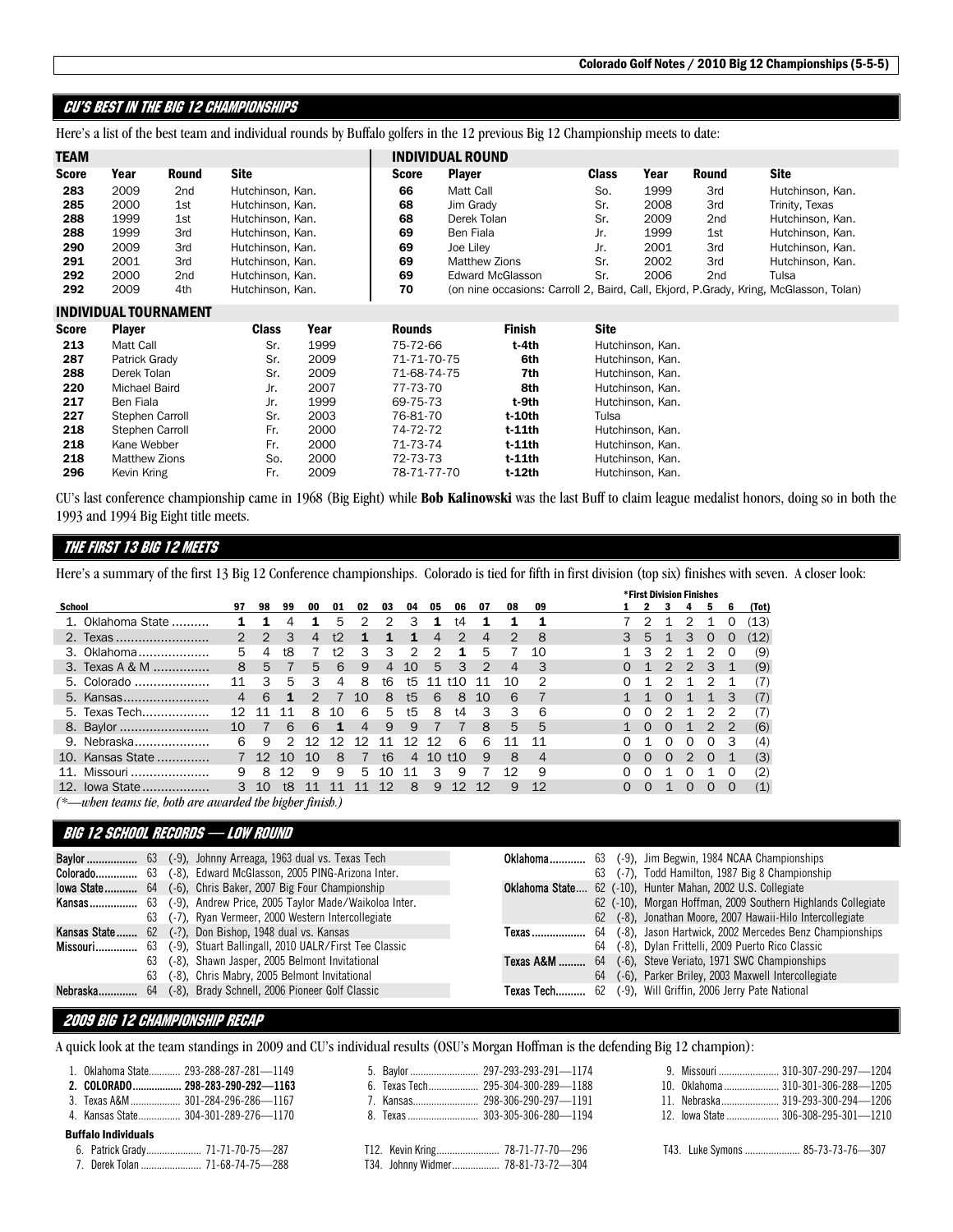## ALL-TIME CU CONFERENCE CHAMPIONSHIP RESULTS

## Mountain States Championship

| 402-433-835<br>77-84-161<br>1939-40<br>(2nd)<br>1st/7<br>H. Saunders<br>Mark Schriebner<br><b>Big 7 Championships</b><br><b>CU Leader</b><br>Season<br>Finish<br>Score<br><b>Head Coach</b><br>147<br>$(t-4th)$<br>1947-48<br>3rd / 7<br>603<br>Les Fowler<br>Les Fowler<br>1948-49<br>7th/7<br>$315/-643$<br>Bill Detweiler<br>75-79-154<br>$(t-5th)$<br>Les Fowler<br>5th / 7<br>$315/-629$<br>(13th)<br>Les Fowler<br>1949-50<br>Bill Forbes<br>77-76—153<br>1950-51<br>5th/7<br>320/642/-966<br>Merle Backlund<br>79-77-79-235<br>(9th)<br>Les Fowler<br>1951-52<br>6th $/7$<br>324/651/-997<br>Dick Billehus<br>79-75-87-241<br>(11th)<br>Les Fowler<br>1952-53<br>2nd / 7<br>315/640/-949<br>Merle Backlund<br>78-75-74-227<br>(3rd)<br>Les Fowler<br>1953-54<br>1st/7<br>293/585/-890<br>Keith Alexander<br>72-69-75-216<br>(1st)<br>Les Fowler<br>1954-55<br>$t-1st/7$<br>303/609/-916<br>Dick Kintzele<br>75-75-74-224<br>$(t-3rd)$<br>Les Fowler<br>1955-56<br>4th/7<br>322/633/-934<br>Keith Alexander<br>80-74-70-224<br>$(t-8th)$<br>Les Fowler<br>Dale Douglass<br>77-77-70-224<br>Les Fowler<br>$(t-8th)$<br>1956-57<br>4th/7<br>329/650/-970<br>Frank Bocovich<br>Les Fowler<br>78-75-78-231<br>$(t-3rd)$<br><b>Big 8 Championships</b><br><b>Finish</b><br><b>CU Leader</b><br><b>Head Coach</b><br>Season<br>Score<br>1957-58<br>315/626/-924<br>73-77-75-225<br>(7th)<br>3rd / 8<br>Dale Douglass<br>Les Fowler<br>1958-59<br>306/625/-947<br>Les Fowler<br>5th / 8<br>Dale Douglass<br>74-77-74-225<br>(5th)<br>1959-60<br>Les Fowler<br>4th/8<br>312/619/-944<br>Joe Hendricks<br>79-75-78-232<br>$(t-12th)$<br>1960-61<br>2nd / 8<br>290/588/-892<br>Gary Polumbus<br>70-74-74-228<br>$(t-7th)$<br>Les Fowler<br>1961-62<br>6th $/8$<br>305/608/-902<br>Bill Stapp<br>75-76-72-223<br>$(t-16th)$<br>Les Fowler<br>3rd / 8<br>1962-63<br>292-295-290-877<br>Ray Pierson<br>75-70-74-219<br>$(t-10th)$<br>Les Fowler<br>3rd / 8<br>$(t-5th)$<br>1963-64<br>292-298-300-890<br>John Hamer<br>73-71-71-215<br>Les Fowler<br>1964-65<br>5th/8<br>322-316-312-950<br>Hale Irwin<br>(9th)<br>Les Fowler<br>81-76-76-233<br>1965-66<br>2nd / 8<br>291-285-288-864<br>Hale Irwin<br>71-69-68-208<br>(1st)<br>Les Fowler<br>1966-67<br>3rd / 8<br>313-306-619<br>Hale Irwin<br>71-75-146<br>Les Fowler<br>$(t-1st)$<br>1967-68<br>1st/8<br>280-289-288-857<br>Bill Musselman<br>67-71-74-212<br>(2nd)<br>Les Fowler<br>5th/8<br>291-289-320-900<br>Jim English<br>70-69-79-218<br>(7th)<br>Les Fowler<br>1968-69<br>Jim English<br>1969-70<br>6th/8<br>315-304-316-935<br>76-76-77-229<br>(12th)<br>Les Fowler<br>1970-71<br>5th/8<br>314-303-311-928<br>Blake Stirling<br>80-74-78-232<br>$(t-17th)$<br>Les Fowler<br>1971-72<br>3rd / 8<br>288-310-302-900<br>Davis Driver<br>70-73-73-216<br>$(t-3rd)$<br>Les Fowler<br>1972-73<br>6th / 8<br>299-299-301-899<br>Lee Hansen<br>76-71-75-222<br>$(t-14th)$<br>Les Fowler<br>1973-74<br>7th/8<br>319-310-309-938<br>Blake Stirling<br>79-78-75-232<br>$(t-23rd)$<br>Les Fowler<br>1974-75<br>Marc Hendricks<br>Les Fowler<br>3rd / 8<br>303-309-302-914<br>74-75-73-222<br>(4th)<br>1975-76<br>2nd $/7$<br>297-306-320-923<br>Tom Woodard<br>73-75-79-227<br>$(t-5th)$<br>Les Fowler<br>1976-77<br>3rd / 8<br>Tom Woodard<br>$(t-6th)$<br>Les Fowler/Mark Simpson<br>311-314-313—938<br>76-75-78-229<br>1977-78<br>3rd / 8<br>307-297-312-916<br>Steve Jones<br>71-74-70-215<br>(3rd)<br>Mark Simpson<br>1978-79<br>2nd / 8<br>306-304-305-915<br>Rick Cramer<br>71-76-75-222<br>(2nd)<br>Mark Simpson<br>1979-80<br>$t-2nd/8$<br>296-296-299-891<br>Steve Jones<br>70-75-76-221<br>$(t-7th)$<br>Mark Simpson<br>1980-81<br>2nd / 8<br>293-279-292-864<br>Terry Kahl<br>72-68-71-211<br>(1st)<br>Mark Simpson<br>1981-82<br>4th/8<br>304-298-307-909<br>Rick Cramer<br>Mark Simpson<br>73-75-77—225<br>(t-7th)<br>Mike Hogberg<br>77-71-77-225<br>$(t-7th)$<br>305-319-309-933<br>Mike Hogberg<br>1982-83<br>6th/8<br>73-78-71-222<br>(4th)<br>Mark Simpson<br>1983-84<br>4th / 8<br>312-316-306-934<br>Mick Brethower<br>77-76-75-228<br>(7th)<br>Mark Simpson<br>1984-85<br>6th/8<br>304-305-308-917<br>(12th)<br>Mark Simpson<br>Tim Smith<br>74-74-76-224<br>1985-86<br>4th / 8<br>310-299-316-925<br>Kevin Bolles<br>74-71-76-221<br>$(t-7th)$<br>Mark Simpson<br>7th/8<br>307-303-307-917<br>Matt Potter<br>73-74-71-218<br>$(t-12th)$<br>Mark Simpson<br>1986-87<br>1987-88<br>$t-5th/8$<br>307-305-314-926<br>Mike Glaesel<br>76-75-78-229<br>(14th)<br>Mark Simpson<br>1988-89<br>5th/8<br>315-317-306-938<br>John Lindberg<br>77-75-70-222<br>(7th)<br>Mark Simpson<br>1989-90<br>3rd / 8<br>304-292-291-887<br>Mike Glaesel<br>74-74-70-218<br>Mark Simpson<br>$(t-5th)$<br>1990-91<br>7th/8<br>339-327-304-970<br>Mark Simpson<br>Dirk Fennie<br>84-81-76-241<br>$(t-18th)$<br>1991-92<br>5th / 8<br>305-300-310-915<br>Bobby Kalinowski<br>79-69-78-226<br>(15th)<br>Mark Simpson<br>3rd / 8<br>Mark Simpson<br>1992-93<br>299-295-304-898<br>Bobby Kalinowski<br>71-71-72-214<br>(1st)<br>1993-94<br>4th / 8<br>Bobby Kalinowski<br>297-311-298-906<br>69-76-72-217<br>(1st)<br>Mark Simpson<br>1994-95<br>6th/8<br>306-296-302-904<br>Knut Ekjord<br>Mark Simpson<br>75-75-73-223<br>$(t-11th)$<br>1995-96<br>7th/8<br>321-316-303-940<br>John Douma<br>78-80-75-233<br>$(t-20th)$<br>Mark Simpson |               | <b>Mountain States Championship</b> |              |                  |  |                   |
|--------------------------------------------------------------------------------------------------------------------------------------------------------------------------------------------------------------------------------------------------------------------------------------------------------------------------------------------------------------------------------------------------------------------------------------------------------------------------------------------------------------------------------------------------------------------------------------------------------------------------------------------------------------------------------------------------------------------------------------------------------------------------------------------------------------------------------------------------------------------------------------------------------------------------------------------------------------------------------------------------------------------------------------------------------------------------------------------------------------------------------------------------------------------------------------------------------------------------------------------------------------------------------------------------------------------------------------------------------------------------------------------------------------------------------------------------------------------------------------------------------------------------------------------------------------------------------------------------------------------------------------------------------------------------------------------------------------------------------------------------------------------------------------------------------------------------------------------------------------------------------------------------------------------------------------------------------------------------------------------------------------------------------------------------------------------------------------------------------------------------------------------------------------------------------------------------------------------------------------------------------------------------------------------------------------------------------------------------------------------------------------------------------------------------------------------------------------------------------------------------------------------------------------------------------------------------------------------------------------------------------------------------------------------------------------------------------------------------------------------------------------------------------------------------------------------------------------------------------------------------------------------------------------------------------------------------------------------------------------------------------------------------------------------------------------------------------------------------------------------------------------------------------------------------------------------------------------------------------------------------------------------------------------------------------------------------------------------------------------------------------------------------------------------------------------------------------------------------------------------------------------------------------------------------------------------------------------------------------------------------------------------------------------------------------------------------------------------------------------------------------------------------------------------------------------------------------------------------------------------------------------------------------------------------------------------------------------------------------------------------------------------------------------------------------------------------------------------------------------------------------------------------------------------------------------------------------------------------------------------------------------------------------------------------------------------------------------------------------------------------------------------------------------------------------------------------------------------------------------------------------------------------------------------------------------------------------------------------------------------------------------------------------------------------------------------------------------------------------------------------------------------------------------------------------------------------------------------------------------------------------------------------------------------------------------------------------------------------------------------------------------------------------------------------------------------------------------------------------------------------------------------------------------------------------------------------------------------------------------------------------------------------------------------------------------------------------------------------------------------------------|---------------|-------------------------------------|--------------|------------------|--|-------------------|
|                                                                                                                                                                                                                                                                                                                                                                                                                                                                                                                                                                                                                                                                                                                                                                                                                                                                                                                                                                                                                                                                                                                                                                                                                                                                                                                                                                                                                                                                                                                                                                                                                                                                                                                                                                                                                                                                                                                                                                                                                                                                                                                                                                                                                                                                                                                                                                                                                                                                                                                                                                                                                                                                                                                                                                                                                                                                                                                                                                                                                                                                                                                                                                                                                                                                                                                                                                                                                                                                                                                                                                                                                                                                                                                                                                                                                                                                                                                                                                                                                                                                                                                                                                                                                                                                                                                                                                                                                                                                                                                                                                                                                                                                                                                                                                                                                                                                                                                                                                                                                                                                                                                                                                                                                                                                                                                                                                                | <u>Season</u> | Finish                              | <b>Score</b> | <b>CU Leader</b> |  | <b>Head Coach</b> |
|                                                                                                                                                                                                                                                                                                                                                                                                                                                                                                                                                                                                                                                                                                                                                                                                                                                                                                                                                                                                                                                                                                                                                                                                                                                                                                                                                                                                                                                                                                                                                                                                                                                                                                                                                                                                                                                                                                                                                                                                                                                                                                                                                                                                                                                                                                                                                                                                                                                                                                                                                                                                                                                                                                                                                                                                                                                                                                                                                                                                                                                                                                                                                                                                                                                                                                                                                                                                                                                                                                                                                                                                                                                                                                                                                                                                                                                                                                                                                                                                                                                                                                                                                                                                                                                                                                                                                                                                                                                                                                                                                                                                                                                                                                                                                                                                                                                                                                                                                                                                                                                                                                                                                                                                                                                                                                                                                                                |               |                                     |              |                  |  |                   |
|                                                                                                                                                                                                                                                                                                                                                                                                                                                                                                                                                                                                                                                                                                                                                                                                                                                                                                                                                                                                                                                                                                                                                                                                                                                                                                                                                                                                                                                                                                                                                                                                                                                                                                                                                                                                                                                                                                                                                                                                                                                                                                                                                                                                                                                                                                                                                                                                                                                                                                                                                                                                                                                                                                                                                                                                                                                                                                                                                                                                                                                                                                                                                                                                                                                                                                                                                                                                                                                                                                                                                                                                                                                                                                                                                                                                                                                                                                                                                                                                                                                                                                                                                                                                                                                                                                                                                                                                                                                                                                                                                                                                                                                                                                                                                                                                                                                                                                                                                                                                                                                                                                                                                                                                                                                                                                                                                                                |               |                                     |              |                  |  |                   |
|                                                                                                                                                                                                                                                                                                                                                                                                                                                                                                                                                                                                                                                                                                                                                                                                                                                                                                                                                                                                                                                                                                                                                                                                                                                                                                                                                                                                                                                                                                                                                                                                                                                                                                                                                                                                                                                                                                                                                                                                                                                                                                                                                                                                                                                                                                                                                                                                                                                                                                                                                                                                                                                                                                                                                                                                                                                                                                                                                                                                                                                                                                                                                                                                                                                                                                                                                                                                                                                                                                                                                                                                                                                                                                                                                                                                                                                                                                                                                                                                                                                                                                                                                                                                                                                                                                                                                                                                                                                                                                                                                                                                                                                                                                                                                                                                                                                                                                                                                                                                                                                                                                                                                                                                                                                                                                                                                                                |               |                                     |              |                  |  |                   |
|                                                                                                                                                                                                                                                                                                                                                                                                                                                                                                                                                                                                                                                                                                                                                                                                                                                                                                                                                                                                                                                                                                                                                                                                                                                                                                                                                                                                                                                                                                                                                                                                                                                                                                                                                                                                                                                                                                                                                                                                                                                                                                                                                                                                                                                                                                                                                                                                                                                                                                                                                                                                                                                                                                                                                                                                                                                                                                                                                                                                                                                                                                                                                                                                                                                                                                                                                                                                                                                                                                                                                                                                                                                                                                                                                                                                                                                                                                                                                                                                                                                                                                                                                                                                                                                                                                                                                                                                                                                                                                                                                                                                                                                                                                                                                                                                                                                                                                                                                                                                                                                                                                                                                                                                                                                                                                                                                                                |               |                                     |              |                  |  |                   |
|                                                                                                                                                                                                                                                                                                                                                                                                                                                                                                                                                                                                                                                                                                                                                                                                                                                                                                                                                                                                                                                                                                                                                                                                                                                                                                                                                                                                                                                                                                                                                                                                                                                                                                                                                                                                                                                                                                                                                                                                                                                                                                                                                                                                                                                                                                                                                                                                                                                                                                                                                                                                                                                                                                                                                                                                                                                                                                                                                                                                                                                                                                                                                                                                                                                                                                                                                                                                                                                                                                                                                                                                                                                                                                                                                                                                                                                                                                                                                                                                                                                                                                                                                                                                                                                                                                                                                                                                                                                                                                                                                                                                                                                                                                                                                                                                                                                                                                                                                                                                                                                                                                                                                                                                                                                                                                                                                                                |               |                                     |              |                  |  |                   |
|                                                                                                                                                                                                                                                                                                                                                                                                                                                                                                                                                                                                                                                                                                                                                                                                                                                                                                                                                                                                                                                                                                                                                                                                                                                                                                                                                                                                                                                                                                                                                                                                                                                                                                                                                                                                                                                                                                                                                                                                                                                                                                                                                                                                                                                                                                                                                                                                                                                                                                                                                                                                                                                                                                                                                                                                                                                                                                                                                                                                                                                                                                                                                                                                                                                                                                                                                                                                                                                                                                                                                                                                                                                                                                                                                                                                                                                                                                                                                                                                                                                                                                                                                                                                                                                                                                                                                                                                                                                                                                                                                                                                                                                                                                                                                                                                                                                                                                                                                                                                                                                                                                                                                                                                                                                                                                                                                                                |               |                                     |              |                  |  |                   |
|                                                                                                                                                                                                                                                                                                                                                                                                                                                                                                                                                                                                                                                                                                                                                                                                                                                                                                                                                                                                                                                                                                                                                                                                                                                                                                                                                                                                                                                                                                                                                                                                                                                                                                                                                                                                                                                                                                                                                                                                                                                                                                                                                                                                                                                                                                                                                                                                                                                                                                                                                                                                                                                                                                                                                                                                                                                                                                                                                                                                                                                                                                                                                                                                                                                                                                                                                                                                                                                                                                                                                                                                                                                                                                                                                                                                                                                                                                                                                                                                                                                                                                                                                                                                                                                                                                                                                                                                                                                                                                                                                                                                                                                                                                                                                                                                                                                                                                                                                                                                                                                                                                                                                                                                                                                                                                                                                                                |               |                                     |              |                  |  |                   |
|                                                                                                                                                                                                                                                                                                                                                                                                                                                                                                                                                                                                                                                                                                                                                                                                                                                                                                                                                                                                                                                                                                                                                                                                                                                                                                                                                                                                                                                                                                                                                                                                                                                                                                                                                                                                                                                                                                                                                                                                                                                                                                                                                                                                                                                                                                                                                                                                                                                                                                                                                                                                                                                                                                                                                                                                                                                                                                                                                                                                                                                                                                                                                                                                                                                                                                                                                                                                                                                                                                                                                                                                                                                                                                                                                                                                                                                                                                                                                                                                                                                                                                                                                                                                                                                                                                                                                                                                                                                                                                                                                                                                                                                                                                                                                                                                                                                                                                                                                                                                                                                                                                                                                                                                                                                                                                                                                                                |               |                                     |              |                  |  |                   |
|                                                                                                                                                                                                                                                                                                                                                                                                                                                                                                                                                                                                                                                                                                                                                                                                                                                                                                                                                                                                                                                                                                                                                                                                                                                                                                                                                                                                                                                                                                                                                                                                                                                                                                                                                                                                                                                                                                                                                                                                                                                                                                                                                                                                                                                                                                                                                                                                                                                                                                                                                                                                                                                                                                                                                                                                                                                                                                                                                                                                                                                                                                                                                                                                                                                                                                                                                                                                                                                                                                                                                                                                                                                                                                                                                                                                                                                                                                                                                                                                                                                                                                                                                                                                                                                                                                                                                                                                                                                                                                                                                                                                                                                                                                                                                                                                                                                                                                                                                                                                                                                                                                                                                                                                                                                                                                                                                                                |               |                                     |              |                  |  |                   |
|                                                                                                                                                                                                                                                                                                                                                                                                                                                                                                                                                                                                                                                                                                                                                                                                                                                                                                                                                                                                                                                                                                                                                                                                                                                                                                                                                                                                                                                                                                                                                                                                                                                                                                                                                                                                                                                                                                                                                                                                                                                                                                                                                                                                                                                                                                                                                                                                                                                                                                                                                                                                                                                                                                                                                                                                                                                                                                                                                                                                                                                                                                                                                                                                                                                                                                                                                                                                                                                                                                                                                                                                                                                                                                                                                                                                                                                                                                                                                                                                                                                                                                                                                                                                                                                                                                                                                                                                                                                                                                                                                                                                                                                                                                                                                                                                                                                                                                                                                                                                                                                                                                                                                                                                                                                                                                                                                                                |               |                                     |              |                  |  |                   |
|                                                                                                                                                                                                                                                                                                                                                                                                                                                                                                                                                                                                                                                                                                                                                                                                                                                                                                                                                                                                                                                                                                                                                                                                                                                                                                                                                                                                                                                                                                                                                                                                                                                                                                                                                                                                                                                                                                                                                                                                                                                                                                                                                                                                                                                                                                                                                                                                                                                                                                                                                                                                                                                                                                                                                                                                                                                                                                                                                                                                                                                                                                                                                                                                                                                                                                                                                                                                                                                                                                                                                                                                                                                                                                                                                                                                                                                                                                                                                                                                                                                                                                                                                                                                                                                                                                                                                                                                                                                                                                                                                                                                                                                                                                                                                                                                                                                                                                                                                                                                                                                                                                                                                                                                                                                                                                                                                                                |               |                                     |              |                  |  |                   |
|                                                                                                                                                                                                                                                                                                                                                                                                                                                                                                                                                                                                                                                                                                                                                                                                                                                                                                                                                                                                                                                                                                                                                                                                                                                                                                                                                                                                                                                                                                                                                                                                                                                                                                                                                                                                                                                                                                                                                                                                                                                                                                                                                                                                                                                                                                                                                                                                                                                                                                                                                                                                                                                                                                                                                                                                                                                                                                                                                                                                                                                                                                                                                                                                                                                                                                                                                                                                                                                                                                                                                                                                                                                                                                                                                                                                                                                                                                                                                                                                                                                                                                                                                                                                                                                                                                                                                                                                                                                                                                                                                                                                                                                                                                                                                                                                                                                                                                                                                                                                                                                                                                                                                                                                                                                                                                                                                                                |               |                                     |              |                  |  |                   |
|                                                                                                                                                                                                                                                                                                                                                                                                                                                                                                                                                                                                                                                                                                                                                                                                                                                                                                                                                                                                                                                                                                                                                                                                                                                                                                                                                                                                                                                                                                                                                                                                                                                                                                                                                                                                                                                                                                                                                                                                                                                                                                                                                                                                                                                                                                                                                                                                                                                                                                                                                                                                                                                                                                                                                                                                                                                                                                                                                                                                                                                                                                                                                                                                                                                                                                                                                                                                                                                                                                                                                                                                                                                                                                                                                                                                                                                                                                                                                                                                                                                                                                                                                                                                                                                                                                                                                                                                                                                                                                                                                                                                                                                                                                                                                                                                                                                                                                                                                                                                                                                                                                                                                                                                                                                                                                                                                                                |               |                                     |              |                  |  |                   |
|                                                                                                                                                                                                                                                                                                                                                                                                                                                                                                                                                                                                                                                                                                                                                                                                                                                                                                                                                                                                                                                                                                                                                                                                                                                                                                                                                                                                                                                                                                                                                                                                                                                                                                                                                                                                                                                                                                                                                                                                                                                                                                                                                                                                                                                                                                                                                                                                                                                                                                                                                                                                                                                                                                                                                                                                                                                                                                                                                                                                                                                                                                                                                                                                                                                                                                                                                                                                                                                                                                                                                                                                                                                                                                                                                                                                                                                                                                                                                                                                                                                                                                                                                                                                                                                                                                                                                                                                                                                                                                                                                                                                                                                                                                                                                                                                                                                                                                                                                                                                                                                                                                                                                                                                                                                                                                                                                                                |               |                                     |              |                  |  |                   |
|                                                                                                                                                                                                                                                                                                                                                                                                                                                                                                                                                                                                                                                                                                                                                                                                                                                                                                                                                                                                                                                                                                                                                                                                                                                                                                                                                                                                                                                                                                                                                                                                                                                                                                                                                                                                                                                                                                                                                                                                                                                                                                                                                                                                                                                                                                                                                                                                                                                                                                                                                                                                                                                                                                                                                                                                                                                                                                                                                                                                                                                                                                                                                                                                                                                                                                                                                                                                                                                                                                                                                                                                                                                                                                                                                                                                                                                                                                                                                                                                                                                                                                                                                                                                                                                                                                                                                                                                                                                                                                                                                                                                                                                                                                                                                                                                                                                                                                                                                                                                                                                                                                                                                                                                                                                                                                                                                                                |               |                                     |              |                  |  |                   |
|                                                                                                                                                                                                                                                                                                                                                                                                                                                                                                                                                                                                                                                                                                                                                                                                                                                                                                                                                                                                                                                                                                                                                                                                                                                                                                                                                                                                                                                                                                                                                                                                                                                                                                                                                                                                                                                                                                                                                                                                                                                                                                                                                                                                                                                                                                                                                                                                                                                                                                                                                                                                                                                                                                                                                                                                                                                                                                                                                                                                                                                                                                                                                                                                                                                                                                                                                                                                                                                                                                                                                                                                                                                                                                                                                                                                                                                                                                                                                                                                                                                                                                                                                                                                                                                                                                                                                                                                                                                                                                                                                                                                                                                                                                                                                                                                                                                                                                                                                                                                                                                                                                                                                                                                                                                                                                                                                                                |               |                                     |              |                  |  |                   |
|                                                                                                                                                                                                                                                                                                                                                                                                                                                                                                                                                                                                                                                                                                                                                                                                                                                                                                                                                                                                                                                                                                                                                                                                                                                                                                                                                                                                                                                                                                                                                                                                                                                                                                                                                                                                                                                                                                                                                                                                                                                                                                                                                                                                                                                                                                                                                                                                                                                                                                                                                                                                                                                                                                                                                                                                                                                                                                                                                                                                                                                                                                                                                                                                                                                                                                                                                                                                                                                                                                                                                                                                                                                                                                                                                                                                                                                                                                                                                                                                                                                                                                                                                                                                                                                                                                                                                                                                                                                                                                                                                                                                                                                                                                                                                                                                                                                                                                                                                                                                                                                                                                                                                                                                                                                                                                                                                                                |               |                                     |              |                  |  |                   |
|                                                                                                                                                                                                                                                                                                                                                                                                                                                                                                                                                                                                                                                                                                                                                                                                                                                                                                                                                                                                                                                                                                                                                                                                                                                                                                                                                                                                                                                                                                                                                                                                                                                                                                                                                                                                                                                                                                                                                                                                                                                                                                                                                                                                                                                                                                                                                                                                                                                                                                                                                                                                                                                                                                                                                                                                                                                                                                                                                                                                                                                                                                                                                                                                                                                                                                                                                                                                                                                                                                                                                                                                                                                                                                                                                                                                                                                                                                                                                                                                                                                                                                                                                                                                                                                                                                                                                                                                                                                                                                                                                                                                                                                                                                                                                                                                                                                                                                                                                                                                                                                                                                                                                                                                                                                                                                                                                                                |               |                                     |              |                  |  |                   |
|                                                                                                                                                                                                                                                                                                                                                                                                                                                                                                                                                                                                                                                                                                                                                                                                                                                                                                                                                                                                                                                                                                                                                                                                                                                                                                                                                                                                                                                                                                                                                                                                                                                                                                                                                                                                                                                                                                                                                                                                                                                                                                                                                                                                                                                                                                                                                                                                                                                                                                                                                                                                                                                                                                                                                                                                                                                                                                                                                                                                                                                                                                                                                                                                                                                                                                                                                                                                                                                                                                                                                                                                                                                                                                                                                                                                                                                                                                                                                                                                                                                                                                                                                                                                                                                                                                                                                                                                                                                                                                                                                                                                                                                                                                                                                                                                                                                                                                                                                                                                                                                                                                                                                                                                                                                                                                                                                                                |               |                                     |              |                  |  |                   |
|                                                                                                                                                                                                                                                                                                                                                                                                                                                                                                                                                                                                                                                                                                                                                                                                                                                                                                                                                                                                                                                                                                                                                                                                                                                                                                                                                                                                                                                                                                                                                                                                                                                                                                                                                                                                                                                                                                                                                                                                                                                                                                                                                                                                                                                                                                                                                                                                                                                                                                                                                                                                                                                                                                                                                                                                                                                                                                                                                                                                                                                                                                                                                                                                                                                                                                                                                                                                                                                                                                                                                                                                                                                                                                                                                                                                                                                                                                                                                                                                                                                                                                                                                                                                                                                                                                                                                                                                                                                                                                                                                                                                                                                                                                                                                                                                                                                                                                                                                                                                                                                                                                                                                                                                                                                                                                                                                                                |               |                                     |              |                  |  |                   |
|                                                                                                                                                                                                                                                                                                                                                                                                                                                                                                                                                                                                                                                                                                                                                                                                                                                                                                                                                                                                                                                                                                                                                                                                                                                                                                                                                                                                                                                                                                                                                                                                                                                                                                                                                                                                                                                                                                                                                                                                                                                                                                                                                                                                                                                                                                                                                                                                                                                                                                                                                                                                                                                                                                                                                                                                                                                                                                                                                                                                                                                                                                                                                                                                                                                                                                                                                                                                                                                                                                                                                                                                                                                                                                                                                                                                                                                                                                                                                                                                                                                                                                                                                                                                                                                                                                                                                                                                                                                                                                                                                                                                                                                                                                                                                                                                                                                                                                                                                                                                                                                                                                                                                                                                                                                                                                                                                                                |               |                                     |              |                  |  |                   |
|                                                                                                                                                                                                                                                                                                                                                                                                                                                                                                                                                                                                                                                                                                                                                                                                                                                                                                                                                                                                                                                                                                                                                                                                                                                                                                                                                                                                                                                                                                                                                                                                                                                                                                                                                                                                                                                                                                                                                                                                                                                                                                                                                                                                                                                                                                                                                                                                                                                                                                                                                                                                                                                                                                                                                                                                                                                                                                                                                                                                                                                                                                                                                                                                                                                                                                                                                                                                                                                                                                                                                                                                                                                                                                                                                                                                                                                                                                                                                                                                                                                                                                                                                                                                                                                                                                                                                                                                                                                                                                                                                                                                                                                                                                                                                                                                                                                                                                                                                                                                                                                                                                                                                                                                                                                                                                                                                                                |               |                                     |              |                  |  |                   |
|                                                                                                                                                                                                                                                                                                                                                                                                                                                                                                                                                                                                                                                                                                                                                                                                                                                                                                                                                                                                                                                                                                                                                                                                                                                                                                                                                                                                                                                                                                                                                                                                                                                                                                                                                                                                                                                                                                                                                                                                                                                                                                                                                                                                                                                                                                                                                                                                                                                                                                                                                                                                                                                                                                                                                                                                                                                                                                                                                                                                                                                                                                                                                                                                                                                                                                                                                                                                                                                                                                                                                                                                                                                                                                                                                                                                                                                                                                                                                                                                                                                                                                                                                                                                                                                                                                                                                                                                                                                                                                                                                                                                                                                                                                                                                                                                                                                                                                                                                                                                                                                                                                                                                                                                                                                                                                                                                                                |               |                                     |              |                  |  |                   |
|                                                                                                                                                                                                                                                                                                                                                                                                                                                                                                                                                                                                                                                                                                                                                                                                                                                                                                                                                                                                                                                                                                                                                                                                                                                                                                                                                                                                                                                                                                                                                                                                                                                                                                                                                                                                                                                                                                                                                                                                                                                                                                                                                                                                                                                                                                                                                                                                                                                                                                                                                                                                                                                                                                                                                                                                                                                                                                                                                                                                                                                                                                                                                                                                                                                                                                                                                                                                                                                                                                                                                                                                                                                                                                                                                                                                                                                                                                                                                                                                                                                                                                                                                                                                                                                                                                                                                                                                                                                                                                                                                                                                                                                                                                                                                                                                                                                                                                                                                                                                                                                                                                                                                                                                                                                                                                                                                                                |               |                                     |              |                  |  |                   |
|                                                                                                                                                                                                                                                                                                                                                                                                                                                                                                                                                                                                                                                                                                                                                                                                                                                                                                                                                                                                                                                                                                                                                                                                                                                                                                                                                                                                                                                                                                                                                                                                                                                                                                                                                                                                                                                                                                                                                                                                                                                                                                                                                                                                                                                                                                                                                                                                                                                                                                                                                                                                                                                                                                                                                                                                                                                                                                                                                                                                                                                                                                                                                                                                                                                                                                                                                                                                                                                                                                                                                                                                                                                                                                                                                                                                                                                                                                                                                                                                                                                                                                                                                                                                                                                                                                                                                                                                                                                                                                                                                                                                                                                                                                                                                                                                                                                                                                                                                                                                                                                                                                                                                                                                                                                                                                                                                                                |               |                                     |              |                  |  |                   |
|                                                                                                                                                                                                                                                                                                                                                                                                                                                                                                                                                                                                                                                                                                                                                                                                                                                                                                                                                                                                                                                                                                                                                                                                                                                                                                                                                                                                                                                                                                                                                                                                                                                                                                                                                                                                                                                                                                                                                                                                                                                                                                                                                                                                                                                                                                                                                                                                                                                                                                                                                                                                                                                                                                                                                                                                                                                                                                                                                                                                                                                                                                                                                                                                                                                                                                                                                                                                                                                                                                                                                                                                                                                                                                                                                                                                                                                                                                                                                                                                                                                                                                                                                                                                                                                                                                                                                                                                                                                                                                                                                                                                                                                                                                                                                                                                                                                                                                                                                                                                                                                                                                                                                                                                                                                                                                                                                                                |               |                                     |              |                  |  |                   |
|                                                                                                                                                                                                                                                                                                                                                                                                                                                                                                                                                                                                                                                                                                                                                                                                                                                                                                                                                                                                                                                                                                                                                                                                                                                                                                                                                                                                                                                                                                                                                                                                                                                                                                                                                                                                                                                                                                                                                                                                                                                                                                                                                                                                                                                                                                                                                                                                                                                                                                                                                                                                                                                                                                                                                                                                                                                                                                                                                                                                                                                                                                                                                                                                                                                                                                                                                                                                                                                                                                                                                                                                                                                                                                                                                                                                                                                                                                                                                                                                                                                                                                                                                                                                                                                                                                                                                                                                                                                                                                                                                                                                                                                                                                                                                                                                                                                                                                                                                                                                                                                                                                                                                                                                                                                                                                                                                                                |               |                                     |              |                  |  |                   |
|                                                                                                                                                                                                                                                                                                                                                                                                                                                                                                                                                                                                                                                                                                                                                                                                                                                                                                                                                                                                                                                                                                                                                                                                                                                                                                                                                                                                                                                                                                                                                                                                                                                                                                                                                                                                                                                                                                                                                                                                                                                                                                                                                                                                                                                                                                                                                                                                                                                                                                                                                                                                                                                                                                                                                                                                                                                                                                                                                                                                                                                                                                                                                                                                                                                                                                                                                                                                                                                                                                                                                                                                                                                                                                                                                                                                                                                                                                                                                                                                                                                                                                                                                                                                                                                                                                                                                                                                                                                                                                                                                                                                                                                                                                                                                                                                                                                                                                                                                                                                                                                                                                                                                                                                                                                                                                                                                                                |               |                                     |              |                  |  |                   |
|                                                                                                                                                                                                                                                                                                                                                                                                                                                                                                                                                                                                                                                                                                                                                                                                                                                                                                                                                                                                                                                                                                                                                                                                                                                                                                                                                                                                                                                                                                                                                                                                                                                                                                                                                                                                                                                                                                                                                                                                                                                                                                                                                                                                                                                                                                                                                                                                                                                                                                                                                                                                                                                                                                                                                                                                                                                                                                                                                                                                                                                                                                                                                                                                                                                                                                                                                                                                                                                                                                                                                                                                                                                                                                                                                                                                                                                                                                                                                                                                                                                                                                                                                                                                                                                                                                                                                                                                                                                                                                                                                                                                                                                                                                                                                                                                                                                                                                                                                                                                                                                                                                                                                                                                                                                                                                                                                                                |               |                                     |              |                  |  |                   |
|                                                                                                                                                                                                                                                                                                                                                                                                                                                                                                                                                                                                                                                                                                                                                                                                                                                                                                                                                                                                                                                                                                                                                                                                                                                                                                                                                                                                                                                                                                                                                                                                                                                                                                                                                                                                                                                                                                                                                                                                                                                                                                                                                                                                                                                                                                                                                                                                                                                                                                                                                                                                                                                                                                                                                                                                                                                                                                                                                                                                                                                                                                                                                                                                                                                                                                                                                                                                                                                                                                                                                                                                                                                                                                                                                                                                                                                                                                                                                                                                                                                                                                                                                                                                                                                                                                                                                                                                                                                                                                                                                                                                                                                                                                                                                                                                                                                                                                                                                                                                                                                                                                                                                                                                                                                                                                                                                                                |               |                                     |              |                  |  |                   |
|                                                                                                                                                                                                                                                                                                                                                                                                                                                                                                                                                                                                                                                                                                                                                                                                                                                                                                                                                                                                                                                                                                                                                                                                                                                                                                                                                                                                                                                                                                                                                                                                                                                                                                                                                                                                                                                                                                                                                                                                                                                                                                                                                                                                                                                                                                                                                                                                                                                                                                                                                                                                                                                                                                                                                                                                                                                                                                                                                                                                                                                                                                                                                                                                                                                                                                                                                                                                                                                                                                                                                                                                                                                                                                                                                                                                                                                                                                                                                                                                                                                                                                                                                                                                                                                                                                                                                                                                                                                                                                                                                                                                                                                                                                                                                                                                                                                                                                                                                                                                                                                                                                                                                                                                                                                                                                                                                                                |               |                                     |              |                  |  |                   |
|                                                                                                                                                                                                                                                                                                                                                                                                                                                                                                                                                                                                                                                                                                                                                                                                                                                                                                                                                                                                                                                                                                                                                                                                                                                                                                                                                                                                                                                                                                                                                                                                                                                                                                                                                                                                                                                                                                                                                                                                                                                                                                                                                                                                                                                                                                                                                                                                                                                                                                                                                                                                                                                                                                                                                                                                                                                                                                                                                                                                                                                                                                                                                                                                                                                                                                                                                                                                                                                                                                                                                                                                                                                                                                                                                                                                                                                                                                                                                                                                                                                                                                                                                                                                                                                                                                                                                                                                                                                                                                                                                                                                                                                                                                                                                                                                                                                                                                                                                                                                                                                                                                                                                                                                                                                                                                                                                                                |               |                                     |              |                  |  |                   |
|                                                                                                                                                                                                                                                                                                                                                                                                                                                                                                                                                                                                                                                                                                                                                                                                                                                                                                                                                                                                                                                                                                                                                                                                                                                                                                                                                                                                                                                                                                                                                                                                                                                                                                                                                                                                                                                                                                                                                                                                                                                                                                                                                                                                                                                                                                                                                                                                                                                                                                                                                                                                                                                                                                                                                                                                                                                                                                                                                                                                                                                                                                                                                                                                                                                                                                                                                                                                                                                                                                                                                                                                                                                                                                                                                                                                                                                                                                                                                                                                                                                                                                                                                                                                                                                                                                                                                                                                                                                                                                                                                                                                                                                                                                                                                                                                                                                                                                                                                                                                                                                                                                                                                                                                                                                                                                                                                                                |               |                                     |              |                  |  |                   |
|                                                                                                                                                                                                                                                                                                                                                                                                                                                                                                                                                                                                                                                                                                                                                                                                                                                                                                                                                                                                                                                                                                                                                                                                                                                                                                                                                                                                                                                                                                                                                                                                                                                                                                                                                                                                                                                                                                                                                                                                                                                                                                                                                                                                                                                                                                                                                                                                                                                                                                                                                                                                                                                                                                                                                                                                                                                                                                                                                                                                                                                                                                                                                                                                                                                                                                                                                                                                                                                                                                                                                                                                                                                                                                                                                                                                                                                                                                                                                                                                                                                                                                                                                                                                                                                                                                                                                                                                                                                                                                                                                                                                                                                                                                                                                                                                                                                                                                                                                                                                                                                                                                                                                                                                                                                                                                                                                                                |               |                                     |              |                  |  |                   |
|                                                                                                                                                                                                                                                                                                                                                                                                                                                                                                                                                                                                                                                                                                                                                                                                                                                                                                                                                                                                                                                                                                                                                                                                                                                                                                                                                                                                                                                                                                                                                                                                                                                                                                                                                                                                                                                                                                                                                                                                                                                                                                                                                                                                                                                                                                                                                                                                                                                                                                                                                                                                                                                                                                                                                                                                                                                                                                                                                                                                                                                                                                                                                                                                                                                                                                                                                                                                                                                                                                                                                                                                                                                                                                                                                                                                                                                                                                                                                                                                                                                                                                                                                                                                                                                                                                                                                                                                                                                                                                                                                                                                                                                                                                                                                                                                                                                                                                                                                                                                                                                                                                                                                                                                                                                                                                                                                                                |               |                                     |              |                  |  |                   |
|                                                                                                                                                                                                                                                                                                                                                                                                                                                                                                                                                                                                                                                                                                                                                                                                                                                                                                                                                                                                                                                                                                                                                                                                                                                                                                                                                                                                                                                                                                                                                                                                                                                                                                                                                                                                                                                                                                                                                                                                                                                                                                                                                                                                                                                                                                                                                                                                                                                                                                                                                                                                                                                                                                                                                                                                                                                                                                                                                                                                                                                                                                                                                                                                                                                                                                                                                                                                                                                                                                                                                                                                                                                                                                                                                                                                                                                                                                                                                                                                                                                                                                                                                                                                                                                                                                                                                                                                                                                                                                                                                                                                                                                                                                                                                                                                                                                                                                                                                                                                                                                                                                                                                                                                                                                                                                                                                                                |               |                                     |              |                  |  |                   |
|                                                                                                                                                                                                                                                                                                                                                                                                                                                                                                                                                                                                                                                                                                                                                                                                                                                                                                                                                                                                                                                                                                                                                                                                                                                                                                                                                                                                                                                                                                                                                                                                                                                                                                                                                                                                                                                                                                                                                                                                                                                                                                                                                                                                                                                                                                                                                                                                                                                                                                                                                                                                                                                                                                                                                                                                                                                                                                                                                                                                                                                                                                                                                                                                                                                                                                                                                                                                                                                                                                                                                                                                                                                                                                                                                                                                                                                                                                                                                                                                                                                                                                                                                                                                                                                                                                                                                                                                                                                                                                                                                                                                                                                                                                                                                                                                                                                                                                                                                                                                                                                                                                                                                                                                                                                                                                                                                                                |               |                                     |              |                  |  |                   |
|                                                                                                                                                                                                                                                                                                                                                                                                                                                                                                                                                                                                                                                                                                                                                                                                                                                                                                                                                                                                                                                                                                                                                                                                                                                                                                                                                                                                                                                                                                                                                                                                                                                                                                                                                                                                                                                                                                                                                                                                                                                                                                                                                                                                                                                                                                                                                                                                                                                                                                                                                                                                                                                                                                                                                                                                                                                                                                                                                                                                                                                                                                                                                                                                                                                                                                                                                                                                                                                                                                                                                                                                                                                                                                                                                                                                                                                                                                                                                                                                                                                                                                                                                                                                                                                                                                                                                                                                                                                                                                                                                                                                                                                                                                                                                                                                                                                                                                                                                                                                                                                                                                                                                                                                                                                                                                                                                                                |               |                                     |              |                  |  |                   |
|                                                                                                                                                                                                                                                                                                                                                                                                                                                                                                                                                                                                                                                                                                                                                                                                                                                                                                                                                                                                                                                                                                                                                                                                                                                                                                                                                                                                                                                                                                                                                                                                                                                                                                                                                                                                                                                                                                                                                                                                                                                                                                                                                                                                                                                                                                                                                                                                                                                                                                                                                                                                                                                                                                                                                                                                                                                                                                                                                                                                                                                                                                                                                                                                                                                                                                                                                                                                                                                                                                                                                                                                                                                                                                                                                                                                                                                                                                                                                                                                                                                                                                                                                                                                                                                                                                                                                                                                                                                                                                                                                                                                                                                                                                                                                                                                                                                                                                                                                                                                                                                                                                                                                                                                                                                                                                                                                                                |               |                                     |              |                  |  |                   |
|                                                                                                                                                                                                                                                                                                                                                                                                                                                                                                                                                                                                                                                                                                                                                                                                                                                                                                                                                                                                                                                                                                                                                                                                                                                                                                                                                                                                                                                                                                                                                                                                                                                                                                                                                                                                                                                                                                                                                                                                                                                                                                                                                                                                                                                                                                                                                                                                                                                                                                                                                                                                                                                                                                                                                                                                                                                                                                                                                                                                                                                                                                                                                                                                                                                                                                                                                                                                                                                                                                                                                                                                                                                                                                                                                                                                                                                                                                                                                                                                                                                                                                                                                                                                                                                                                                                                                                                                                                                                                                                                                                                                                                                                                                                                                                                                                                                                                                                                                                                                                                                                                                                                                                                                                                                                                                                                                                                |               |                                     |              |                  |  |                   |
|                                                                                                                                                                                                                                                                                                                                                                                                                                                                                                                                                                                                                                                                                                                                                                                                                                                                                                                                                                                                                                                                                                                                                                                                                                                                                                                                                                                                                                                                                                                                                                                                                                                                                                                                                                                                                                                                                                                                                                                                                                                                                                                                                                                                                                                                                                                                                                                                                                                                                                                                                                                                                                                                                                                                                                                                                                                                                                                                                                                                                                                                                                                                                                                                                                                                                                                                                                                                                                                                                                                                                                                                                                                                                                                                                                                                                                                                                                                                                                                                                                                                                                                                                                                                                                                                                                                                                                                                                                                                                                                                                                                                                                                                                                                                                                                                                                                                                                                                                                                                                                                                                                                                                                                                                                                                                                                                                                                |               |                                     |              |                  |  |                   |
|                                                                                                                                                                                                                                                                                                                                                                                                                                                                                                                                                                                                                                                                                                                                                                                                                                                                                                                                                                                                                                                                                                                                                                                                                                                                                                                                                                                                                                                                                                                                                                                                                                                                                                                                                                                                                                                                                                                                                                                                                                                                                                                                                                                                                                                                                                                                                                                                                                                                                                                                                                                                                                                                                                                                                                                                                                                                                                                                                                                                                                                                                                                                                                                                                                                                                                                                                                                                                                                                                                                                                                                                                                                                                                                                                                                                                                                                                                                                                                                                                                                                                                                                                                                                                                                                                                                                                                                                                                                                                                                                                                                                                                                                                                                                                                                                                                                                                                                                                                                                                                                                                                                                                                                                                                                                                                                                                                                |               |                                     |              |                  |  |                   |
|                                                                                                                                                                                                                                                                                                                                                                                                                                                                                                                                                                                                                                                                                                                                                                                                                                                                                                                                                                                                                                                                                                                                                                                                                                                                                                                                                                                                                                                                                                                                                                                                                                                                                                                                                                                                                                                                                                                                                                                                                                                                                                                                                                                                                                                                                                                                                                                                                                                                                                                                                                                                                                                                                                                                                                                                                                                                                                                                                                                                                                                                                                                                                                                                                                                                                                                                                                                                                                                                                                                                                                                                                                                                                                                                                                                                                                                                                                                                                                                                                                                                                                                                                                                                                                                                                                                                                                                                                                                                                                                                                                                                                                                                                                                                                                                                                                                                                                                                                                                                                                                                                                                                                                                                                                                                                                                                                                                |               |                                     |              |                  |  |                   |
|                                                                                                                                                                                                                                                                                                                                                                                                                                                                                                                                                                                                                                                                                                                                                                                                                                                                                                                                                                                                                                                                                                                                                                                                                                                                                                                                                                                                                                                                                                                                                                                                                                                                                                                                                                                                                                                                                                                                                                                                                                                                                                                                                                                                                                                                                                                                                                                                                                                                                                                                                                                                                                                                                                                                                                                                                                                                                                                                                                                                                                                                                                                                                                                                                                                                                                                                                                                                                                                                                                                                                                                                                                                                                                                                                                                                                                                                                                                                                                                                                                                                                                                                                                                                                                                                                                                                                                                                                                                                                                                                                                                                                                                                                                                                                                                                                                                                                                                                                                                                                                                                                                                                                                                                                                                                                                                                                                                |               |                                     |              |                  |  |                   |
|                                                                                                                                                                                                                                                                                                                                                                                                                                                                                                                                                                                                                                                                                                                                                                                                                                                                                                                                                                                                                                                                                                                                                                                                                                                                                                                                                                                                                                                                                                                                                                                                                                                                                                                                                                                                                                                                                                                                                                                                                                                                                                                                                                                                                                                                                                                                                                                                                                                                                                                                                                                                                                                                                                                                                                                                                                                                                                                                                                                                                                                                                                                                                                                                                                                                                                                                                                                                                                                                                                                                                                                                                                                                                                                                                                                                                                                                                                                                                                                                                                                                                                                                                                                                                                                                                                                                                                                                                                                                                                                                                                                                                                                                                                                                                                                                                                                                                                                                                                                                                                                                                                                                                                                                                                                                                                                                                                                |               |                                     |              |                  |  |                   |
|                                                                                                                                                                                                                                                                                                                                                                                                                                                                                                                                                                                                                                                                                                                                                                                                                                                                                                                                                                                                                                                                                                                                                                                                                                                                                                                                                                                                                                                                                                                                                                                                                                                                                                                                                                                                                                                                                                                                                                                                                                                                                                                                                                                                                                                                                                                                                                                                                                                                                                                                                                                                                                                                                                                                                                                                                                                                                                                                                                                                                                                                                                                                                                                                                                                                                                                                                                                                                                                                                                                                                                                                                                                                                                                                                                                                                                                                                                                                                                                                                                                                                                                                                                                                                                                                                                                                                                                                                                                                                                                                                                                                                                                                                                                                                                                                                                                                                                                                                                                                                                                                                                                                                                                                                                                                                                                                                                                |               |                                     |              |                  |  |                   |
|                                                                                                                                                                                                                                                                                                                                                                                                                                                                                                                                                                                                                                                                                                                                                                                                                                                                                                                                                                                                                                                                                                                                                                                                                                                                                                                                                                                                                                                                                                                                                                                                                                                                                                                                                                                                                                                                                                                                                                                                                                                                                                                                                                                                                                                                                                                                                                                                                                                                                                                                                                                                                                                                                                                                                                                                                                                                                                                                                                                                                                                                                                                                                                                                                                                                                                                                                                                                                                                                                                                                                                                                                                                                                                                                                                                                                                                                                                                                                                                                                                                                                                                                                                                                                                                                                                                                                                                                                                                                                                                                                                                                                                                                                                                                                                                                                                                                                                                                                                                                                                                                                                                                                                                                                                                                                                                                                                                |               |                                     |              |                  |  |                   |
|                                                                                                                                                                                                                                                                                                                                                                                                                                                                                                                                                                                                                                                                                                                                                                                                                                                                                                                                                                                                                                                                                                                                                                                                                                                                                                                                                                                                                                                                                                                                                                                                                                                                                                                                                                                                                                                                                                                                                                                                                                                                                                                                                                                                                                                                                                                                                                                                                                                                                                                                                                                                                                                                                                                                                                                                                                                                                                                                                                                                                                                                                                                                                                                                                                                                                                                                                                                                                                                                                                                                                                                                                                                                                                                                                                                                                                                                                                                                                                                                                                                                                                                                                                                                                                                                                                                                                                                                                                                                                                                                                                                                                                                                                                                                                                                                                                                                                                                                                                                                                                                                                                                                                                                                                                                                                                                                                                                |               |                                     |              |                  |  |                   |
|                                                                                                                                                                                                                                                                                                                                                                                                                                                                                                                                                                                                                                                                                                                                                                                                                                                                                                                                                                                                                                                                                                                                                                                                                                                                                                                                                                                                                                                                                                                                                                                                                                                                                                                                                                                                                                                                                                                                                                                                                                                                                                                                                                                                                                                                                                                                                                                                                                                                                                                                                                                                                                                                                                                                                                                                                                                                                                                                                                                                                                                                                                                                                                                                                                                                                                                                                                                                                                                                                                                                                                                                                                                                                                                                                                                                                                                                                                                                                                                                                                                                                                                                                                                                                                                                                                                                                                                                                                                                                                                                                                                                                                                                                                                                                                                                                                                                                                                                                                                                                                                                                                                                                                                                                                                                                                                                                                                |               |                                     |              |                  |  |                   |
|                                                                                                                                                                                                                                                                                                                                                                                                                                                                                                                                                                                                                                                                                                                                                                                                                                                                                                                                                                                                                                                                                                                                                                                                                                                                                                                                                                                                                                                                                                                                                                                                                                                                                                                                                                                                                                                                                                                                                                                                                                                                                                                                                                                                                                                                                                                                                                                                                                                                                                                                                                                                                                                                                                                                                                                                                                                                                                                                                                                                                                                                                                                                                                                                                                                                                                                                                                                                                                                                                                                                                                                                                                                                                                                                                                                                                                                                                                                                                                                                                                                                                                                                                                                                                                                                                                                                                                                                                                                                                                                                                                                                                                                                                                                                                                                                                                                                                                                                                                                                                                                                                                                                                                                                                                                                                                                                                                                |               |                                     |              |                  |  |                   |
|                                                                                                                                                                                                                                                                                                                                                                                                                                                                                                                                                                                                                                                                                                                                                                                                                                                                                                                                                                                                                                                                                                                                                                                                                                                                                                                                                                                                                                                                                                                                                                                                                                                                                                                                                                                                                                                                                                                                                                                                                                                                                                                                                                                                                                                                                                                                                                                                                                                                                                                                                                                                                                                                                                                                                                                                                                                                                                                                                                                                                                                                                                                                                                                                                                                                                                                                                                                                                                                                                                                                                                                                                                                                                                                                                                                                                                                                                                                                                                                                                                                                                                                                                                                                                                                                                                                                                                                                                                                                                                                                                                                                                                                                                                                                                                                                                                                                                                                                                                                                                                                                                                                                                                                                                                                                                                                                                                                |               |                                     |              |                  |  |                   |
|                                                                                                                                                                                                                                                                                                                                                                                                                                                                                                                                                                                                                                                                                                                                                                                                                                                                                                                                                                                                                                                                                                                                                                                                                                                                                                                                                                                                                                                                                                                                                                                                                                                                                                                                                                                                                                                                                                                                                                                                                                                                                                                                                                                                                                                                                                                                                                                                                                                                                                                                                                                                                                                                                                                                                                                                                                                                                                                                                                                                                                                                                                                                                                                                                                                                                                                                                                                                                                                                                                                                                                                                                                                                                                                                                                                                                                                                                                                                                                                                                                                                                                                                                                                                                                                                                                                                                                                                                                                                                                                                                                                                                                                                                                                                                                                                                                                                                                                                                                                                                                                                                                                                                                                                                                                                                                                                                                                |               |                                     |              |                  |  |                   |
|                                                                                                                                                                                                                                                                                                                                                                                                                                                                                                                                                                                                                                                                                                                                                                                                                                                                                                                                                                                                                                                                                                                                                                                                                                                                                                                                                                                                                                                                                                                                                                                                                                                                                                                                                                                                                                                                                                                                                                                                                                                                                                                                                                                                                                                                                                                                                                                                                                                                                                                                                                                                                                                                                                                                                                                                                                                                                                                                                                                                                                                                                                                                                                                                                                                                                                                                                                                                                                                                                                                                                                                                                                                                                                                                                                                                                                                                                                                                                                                                                                                                                                                                                                                                                                                                                                                                                                                                                                                                                                                                                                                                                                                                                                                                                                                                                                                                                                                                                                                                                                                                                                                                                                                                                                                                                                                                                                                |               |                                     |              |                  |  |                   |
|                                                                                                                                                                                                                                                                                                                                                                                                                                                                                                                                                                                                                                                                                                                                                                                                                                                                                                                                                                                                                                                                                                                                                                                                                                                                                                                                                                                                                                                                                                                                                                                                                                                                                                                                                                                                                                                                                                                                                                                                                                                                                                                                                                                                                                                                                                                                                                                                                                                                                                                                                                                                                                                                                                                                                                                                                                                                                                                                                                                                                                                                                                                                                                                                                                                                                                                                                                                                                                                                                                                                                                                                                                                                                                                                                                                                                                                                                                                                                                                                                                                                                                                                                                                                                                                                                                                                                                                                                                                                                                                                                                                                                                                                                                                                                                                                                                                                                                                                                                                                                                                                                                                                                                                                                                                                                                                                                                                |               |                                     |              |                  |  |                   |
|                                                                                                                                                                                                                                                                                                                                                                                                                                                                                                                                                                                                                                                                                                                                                                                                                                                                                                                                                                                                                                                                                                                                                                                                                                                                                                                                                                                                                                                                                                                                                                                                                                                                                                                                                                                                                                                                                                                                                                                                                                                                                                                                                                                                                                                                                                                                                                                                                                                                                                                                                                                                                                                                                                                                                                                                                                                                                                                                                                                                                                                                                                                                                                                                                                                                                                                                                                                                                                                                                                                                                                                                                                                                                                                                                                                                                                                                                                                                                                                                                                                                                                                                                                                                                                                                                                                                                                                                                                                                                                                                                                                                                                                                                                                                                                                                                                                                                                                                                                                                                                                                                                                                                                                                                                                                                                                                                                                |               |                                     |              |                  |  |                   |
|                                                                                                                                                                                                                                                                                                                                                                                                                                                                                                                                                                                                                                                                                                                                                                                                                                                                                                                                                                                                                                                                                                                                                                                                                                                                                                                                                                                                                                                                                                                                                                                                                                                                                                                                                                                                                                                                                                                                                                                                                                                                                                                                                                                                                                                                                                                                                                                                                                                                                                                                                                                                                                                                                                                                                                                                                                                                                                                                                                                                                                                                                                                                                                                                                                                                                                                                                                                                                                                                                                                                                                                                                                                                                                                                                                                                                                                                                                                                                                                                                                                                                                                                                                                                                                                                                                                                                                                                                                                                                                                                                                                                                                                                                                                                                                                                                                                                                                                                                                                                                                                                                                                                                                                                                                                                                                                                                                                |               |                                     |              |                  |  |                   |
|                                                                                                                                                                                                                                                                                                                                                                                                                                                                                                                                                                                                                                                                                                                                                                                                                                                                                                                                                                                                                                                                                                                                                                                                                                                                                                                                                                                                                                                                                                                                                                                                                                                                                                                                                                                                                                                                                                                                                                                                                                                                                                                                                                                                                                                                                                                                                                                                                                                                                                                                                                                                                                                                                                                                                                                                                                                                                                                                                                                                                                                                                                                                                                                                                                                                                                                                                                                                                                                                                                                                                                                                                                                                                                                                                                                                                                                                                                                                                                                                                                                                                                                                                                                                                                                                                                                                                                                                                                                                                                                                                                                                                                                                                                                                                                                                                                                                                                                                                                                                                                                                                                                                                                                                                                                                                                                                                                                |               |                                     |              |                  |  |                   |
| <b>Big 12 Championships</b>                                                                                                                                                                                                                                                                                                                                                                                                                                                                                                                                                                                                                                                                                                                                                                                                                                                                                                                                                                                                                                                                                                                                                                                                                                                                                                                                                                                                                                                                                                                                                                                                                                                                                                                                                                                                                                                                                                                                                                                                                                                                                                                                                                                                                                                                                                                                                                                                                                                                                                                                                                                                                                                                                                                                                                                                                                                                                                                                                                                                                                                                                                                                                                                                                                                                                                                                                                                                                                                                                                                                                                                                                                                                                                                                                                                                                                                                                                                                                                                                                                                                                                                                                                                                                                                                                                                                                                                                                                                                                                                                                                                                                                                                                                                                                                                                                                                                                                                                                                                                                                                                                                                                                                                                                                                                                                                                                    |               |                                     |              |                  |  |                   |

| Finish      | Score                | <b>CU Leader</b> |              |                                                                                 | <b>Head Coach</b> | <b>All-Tournament Team</b>     |
|-------------|----------------------|------------------|--------------|---------------------------------------------------------------------------------|-------------------|--------------------------------|
| 11th/12     | 315-316-315-946      | John Douma       | 81-76-71-228 | $(t-16th)$                                                                      | Mark Simpson      |                                |
| 3rd/12      | 317-307-294-918      | Ben Portie       | 77-77-73-227 | $(t-8th)$                                                                       | Mark Simpson      | Ben Portie                     |
| 5th / 12    | 288-297-288-873      | Matt Call        | 75-72-66-213 | $(t-4th)$                                                                       | Mark Simpson      | Matt Call                      |
| 3rd/12      | 285-292-296-873      | Steve Carroll    | 74-72-72-218 | $(t-11th)$                                                                      | Mark Simpson      |                                |
|             |                      | Kane Webber      | 71-73-74-218 | $(t-11th)$                                                                      |                   |                                |
|             |                      | Matt Zions       | 72-73-73-218 | $(t-11th)$                                                                      |                   |                                |
| 4th / 12    | 316-298-291-905      | Kane Webber      | 80-73-74-227 | $(t-7th)$                                                                       | Mark Simpson      | Kane Webber                    |
| 8th / 12    | 296-294-296-886      | Kane Webber      | 75-73-71-219 | (17th)                                                                          | Mark Simpson      |                                |
| t-6th / 12  | 312-311-304-927      | Steve Carroll    | 76-81-70-227 | $(t-10th)$                                                                      | Mark Simpson      | Stephen Carroll                |
| t-5th $/12$ | 295-301-297-893      |                  | 74-74-74-222 | $(t-16th)$                                                                      | Mark Simpson      |                                |
| 11th/12     | 311-319-299-929      | Edward McGlasson | 76-77-75-228 | $(t-22nd)$                                                                      | Mark Simpson      |                                |
| t-10th / 12 | 301-289-309-899      | Edward McGlasson | 75-69-70-214 | $(t-4th)$                                                                       |                   | <b>Edward McGlasson</b>        |
| 11th/12     | 313-304-305-922      | Michael Baird    | 77-73-70-220 | (8th)                                                                           | Roy Edwards       | Michael Baird                  |
| 10th/12     | 311-303-296-298-1208 |                  |              | $(t-28th)$                                                                      | Roy Edwards       |                                |
| 2nd/12      | 298-283-290-292-1163 |                  |              | (6th)                                                                           | Rov Edwards       | Patrick Grady, Derek Tolan     |
|             |                      |                  |              | Kenny Coakley<br>Luke Symons  76-73-77-74-300<br>Patrick Grady  71-71-70-75-287 |                   | D.Plati/C.Johnson (co-interim) |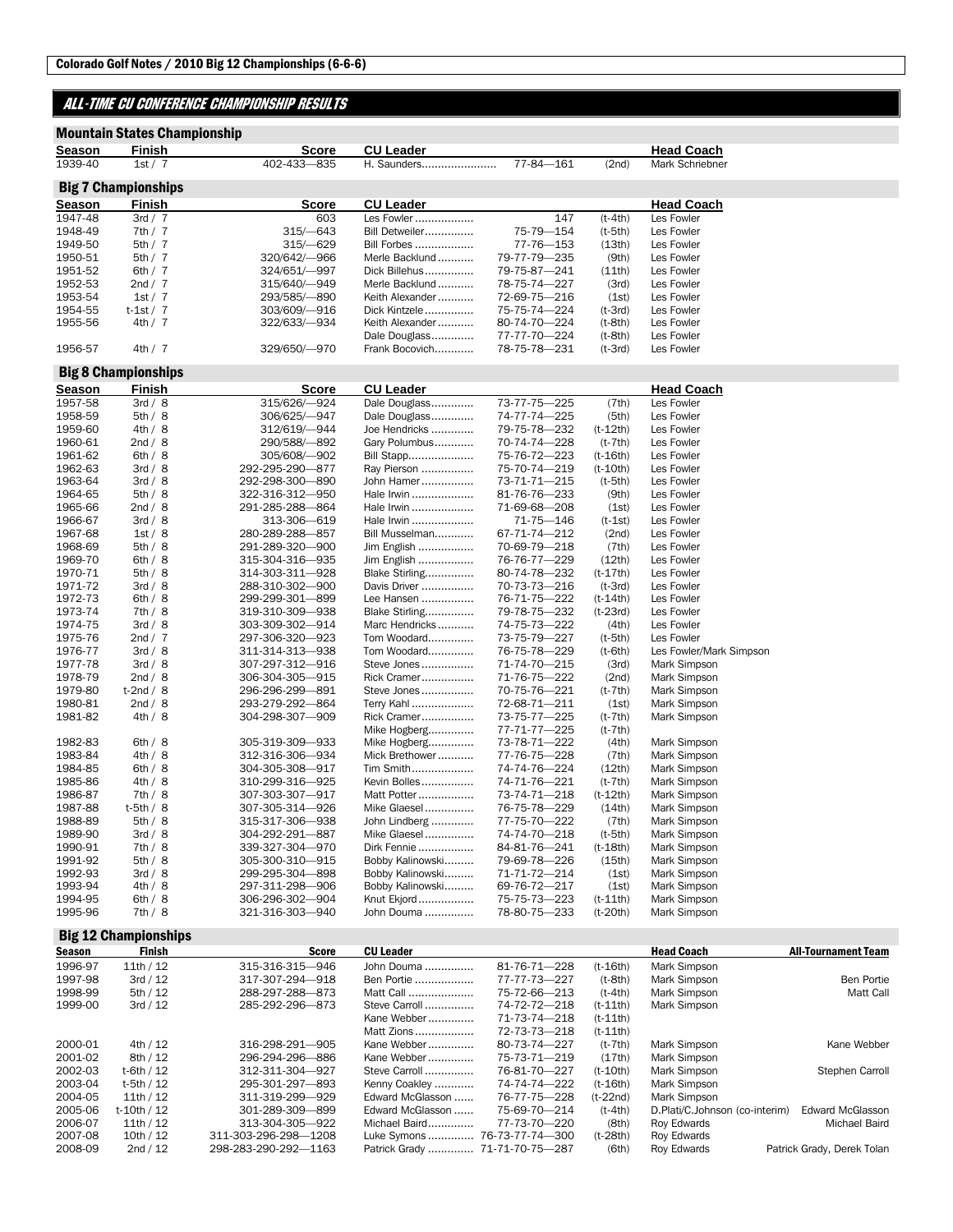## CU THE FIRST WITH 5/20

In the 2001 Big 12 Championships, **Colorado** became the first school to have all five of its participating golfers finish in the top 20. In CU's case, all five were in the top 16: **Kane Webber** (t-7th), **Ben Portie** and **Matt Zions** (t-13th) and **Matt Call** and **Joe Liley** (t-16th). Oklahoma placed all five in the top 18 in the 2003 meet, and Oklahoma State did the same in 2008, joining CU as the only three schools to place all five in the top 20; the Buffs still have the mark for the fewest places (16). Four players from the same school have finished in the top 20 on 10 occasions, in 1998 (Oklahoma State), 2000 (Kansas), 2001 (Oklahoma), 2003 (Texas), 2004 (CU, OU and OSU), 2005 (OSU), 2008 (OSU) and 2009 (OSU).

## PARTICIPANT CAREER STATS

## **JUSTIN BARDGETT STATES AND RESERVE SERVER STATES AND RESERVE SERVER STATES AND RESERVERS STATES IN STATES AND**

|               |    |                   |       |     |      |    |                | Spring----------------- |    | <b>Fall------------------</b> |       |
|---------------|----|-------------------|-------|-----|------|----|----------------|-------------------------|----|-------------------------------|-------|
| Season        |    | <b>Rd Strokes</b> | Ava.  | Lo. | - Hi |    | <b>Rd</b> Strk | Ava.                    |    | Rd Strk Avg.                  |       |
| 2005-06       | 8  | 656               | 82.00 |     | -89  |    | 166            | 83.00                   | 6  | 490                           | 81.67 |
| 2007-08       | 18 | 1378              | 76.56 | 69  | -81  | 12 | 916            | 76.33                   | 6  | 462                           | 77.00 |
| 2008-09       | 24 | 1814              | 75.58 | 70  | -82  | 9  | 686            | 76.22                   | 15 | 1128                          | 75.20 |
| 2009-10       | 35 | 2541              | 72.60 | 67  | 80   | 21 | 1535           | 73.10                   | 14 | 1006                          | 71.86 |
| <b>Totals</b> | 85 | 6389              | 75.16 | 67  | 89   | 44 | 3303           | 75.07                   | 41 | 3086                          | 75.27 |

**Rounds Toward Team Scoring:** 58 of 77 (75.3%; 8 played as an individual). **Stroke Count In Relation To Par (+310/+3.65):** +80/+10.00 (2005-06); +97/+5.39 (2007-08); +95/+3.96 (2008-09); +38/+1.09 (2009-10) **Finishes—Wins:** 0 **Top 5:** 1 **Top 10:** 4 **Top 20:** 6

### JASON BURSTYN Fr.-RS

|         | Overall---------------------------------- |                   |             |  |  |  | Spring---------------- |                |       |  | <b>Fall------------------</b> |       |  |  |
|---------|-------------------------------------------|-------------------|-------------|--|--|--|------------------------|----------------|-------|--|-------------------------------|-------|--|--|
| Season  |                                           | <b>Rd Strokes</b> | Ava. Lo Hi  |  |  |  |                        | <b>Rd</b> Strk | Ava.  |  | Rd Strk Ava.                  |       |  |  |
| 2009-10 |                                           | 1901              | 76.04 71 82 |  |  |  | 12                     | 901            | 75.08 |  | 13 1000                       | 75.92 |  |  |

**Rounds Toward Team Scoring:** 14 of 18 (77.8%; 7 played as an individual). **Stroke Count In Relation To Par (+104/+4.16):** +104/+4.16 (2009-10) **Finishes—Wins:** 0 **Top 5:** 1 **Top 10:** 1 **Top 20:** 1

### DEREK FRIBBS Fr.

|               | Overall---------------------------------- |                   |       |       |      | Spring---------------- |          | <b>Fall------------------</b> |              |       |  |
|---------------|-------------------------------------------|-------------------|-------|-------|------|------------------------|----------|-------------------------------|--------------|-------|--|
| <b>Season</b> |                                           | <b>Rd Strokes</b> | Ava.  | Lo Hi |      | Rd Strk                | Ava.     |                               | Rd Strk Ava. |       |  |
| 2009-10       |                                           | 2407              | 75.22 | 71 80 | - 21 | 1579                   | 75.19 11 |                               | 828 7        | 75.27 |  |

**Rounds Toward Team Scoring:** 27 of 32 (84.4%). **Stroke Count In Relation To Par (+120/+3.75):** +120/+3.75 (2009-10) **Finishes—Wins:** 0 **Top 5:** 0 **Top 10:** 0 **Top 20:** 0

### SEBASTIAN HEISELE SOPHER SOMETIME SOMETIME SOMETIME SOMETIME SOMETIME SOMETIME SOMETIME SOMETIME SOMETIME SOME

| Overall---------------------------------- |    |                   |       |    |       |    |                | Spring----------------- | <b>Fall------------------</b> |         |              |  |  |
|-------------------------------------------|----|-------------------|-------|----|-------|----|----------------|-------------------------|-------------------------------|---------|--------------|--|--|
| Season                                    |    | <b>Rd Strokes</b> | Ava.  | Lo | - Hi  |    | <b>Rd</b> Strk | Ava.                    |                               |         | Rd Strk Avg. |  |  |
| 2008-09                                   |    | 592               | 74.00 |    | 67 79 |    | 5 378          | 75.60                   |                               |         | 3 214 71.33  |  |  |
| 2009-10                                   | 35 | 2588              | 73.94 | 66 | -79   | 21 | 1560           | 74.29                   |                               | 14 1028 | 73.43        |  |  |
| <b>Totals</b>                             | 43 | 3180              | 73.95 |    | 66 79 | 26 | 1938           | 74.54                   | 17                            | 1242    | 73.06        |  |  |

**Rounds Toward Team Scoring:** 29 of 35 (82.9%; 8 played as an individual). **Stroke Count In Relation To Par (+101/+2.35):** +16/+2.00 (2008-09); +85/2.43 (2009-10) **Finishes—Wins:** 0 **Top 5:** 2 **Top 10:** 3 **Top 20:** 4

## KEVIN KRING AND Soph. The state of the state of the state of the state of the state of the state of the state o

|               |    | Overall---------------------------------- |       |       |       |     |                | Spring----------------- | <b>Fall------------------</b> |               |
|---------------|----|-------------------------------------------|-------|-------|-------|-----|----------------|-------------------------|-------------------------------|---------------|
| Season        |    | <b>Rd Strokes</b>                         | Ava.  | Lo Hi |       |     | <b>Rd Strk</b> | Ava.                    |                               | Rd Strk Avg.  |
| 2008-09       |    | 2773                                      | 74.95 | 67.   | -84   | 22. | 1657           | 75.32                   |                               | 15 1116 74.40 |
| 2009-10       | 35 | 2585                                      | 73.86 |       | 64 82 | 21  | 1553           | 73.95                   |                               | 14 1032 73.71 |
| <b>Totals</b> |    | 5358                                      | 74.42 |       | 64 82 |     | 43 3210        | 74.65                   | 29 2148                       | 74.07         |

**Rounds Toward Team Scoring:** 56 of 69 (79.2%; 3 played as an individual). **Stroke Count In Relation To Par (+211/+2.93):** +129/+3.49 (2008-09); +82/+2.34 (2009-10). **Finishes—Wins:** 0 **Top 5:** 0 **Top 10:** 1 **Top 20:** 5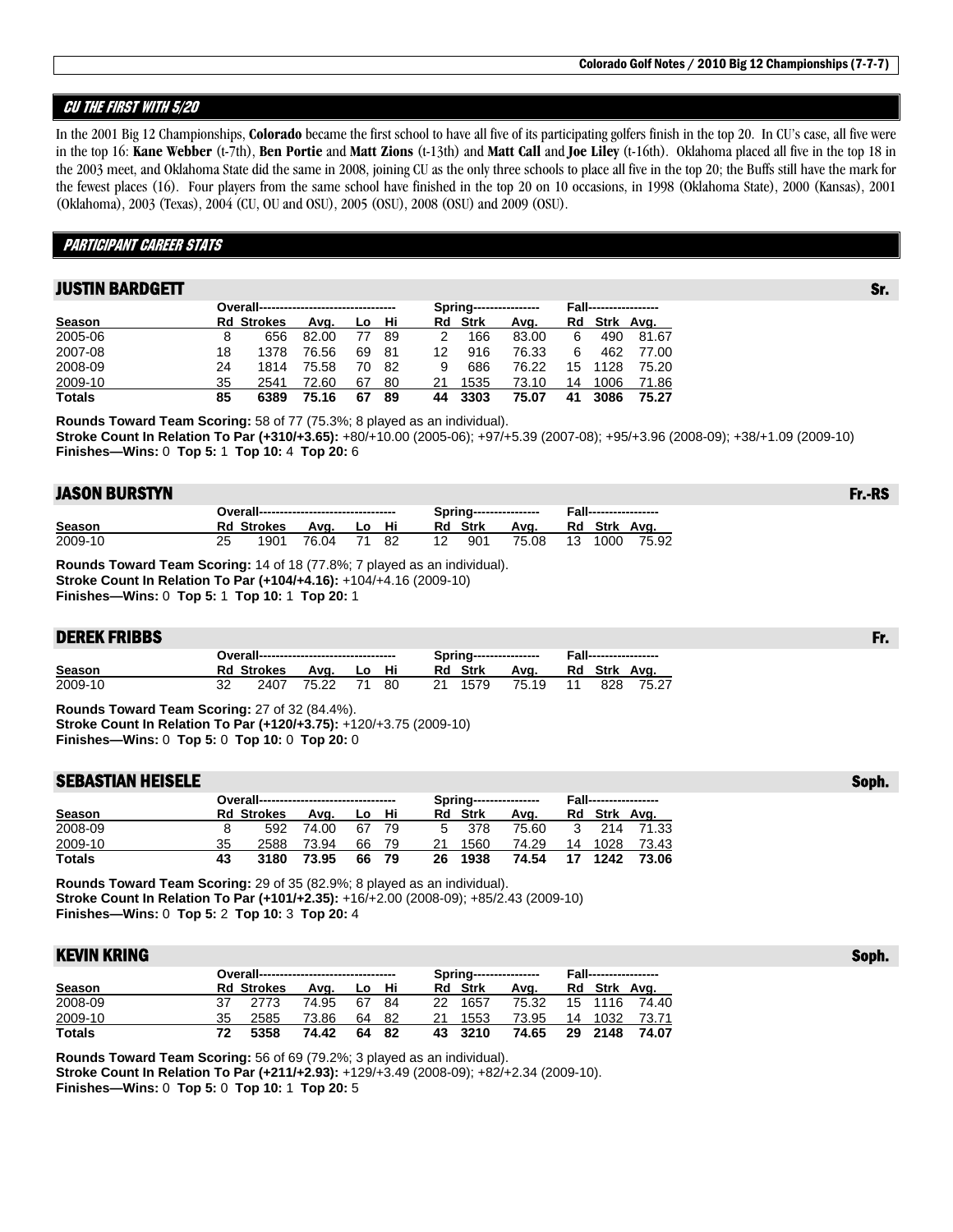# 2009-10 COLORADO GOLF / Statistics & Results*(as of April 20 a.m.)*

|                                                             |  |                   |                 |                            |                                        |     | <b>Spring---------------------------</b> |           |    |         | <b>Fall------------------------------</b> |          |      |           |                                               |       |             |
|-------------------------------------------------------------|--|-------------------|-----------------|----------------------------|----------------------------------------|-----|------------------------------------------|-----------|----|---------|-------------------------------------------|----------|------|-----------|-----------------------------------------------|-------|-------------|
| <b>Player</b>                                               |  | <b>Rd Strokes</b> |                 | Avg. SCIRP--Avg.           |                                        | Lo: | - Hi                                     | L54       |    | Rd Strk | Avg.                                      | Scirp    | Rd   | Strk Avg. |                                               | Scirp | Best        |
| IUSTIN BARDGETT 35 2541 72.60 + 38 +1.09 67                 |  |                   |                 |                            |                                        |     |                                          | 80 212    |    | 21 1535 | 73.10                                     | $+32$ 14 |      |           | 1006 71.86                                    |       | + 6 t-5th   |
| KEVIN KRING                                                 |  |                   | 35 2585 73.86 + |                            | $82 + 2.34$ 64                         |     |                                          | 82 215    |    | 21 1553 | 73.95                                     |          |      |           | + 50 14 1032 73.71                            |       | + 32 t-13th |
| SEBASTIAN HEISELE                                           |  |                   |                 | $35$ 2588 73.94 + 85 +2.43 |                                        |     |                                          | 66 79 211 |    | 21 1560 | 74.29                                     | $+57$    |      |           | 14 1028 73.43                                 | + 28  | t-4th       |
| DEREK FRIBBS                                                |  |                   |                 |                            | $32\ \ 2407\ \ 75.22\ \ +120\ \ +3.75$ | -71 |                                          | 80 218    |    | 21 1579 | 75.19                                     | +76 11   |      |           | 828 75.27                                     |       | + 44 t-36th |
| MICHAEL IMPERATO                                            |  |                   |                 |                            | $32$ 2408 75.25 + 121 +3.78            | 70  |                                          | 80 219    |    | 21 1588 | 75.62                                     | + 85     | - 11 |           | 820 74.55                                     |       | +36 t-29th  |
|                                                             |  |                   |                 |                            |                                        |     | 75 77                                    |           |    |         |                                           |          | 4    | 304       | 76.00                                         | $+16$ | 7th         |
|                                                             |  |                   |                 |                            |                                        |     |                                          |           | 12 | 901     | 75.08                                     | $+40$    | - 13 | 1000      | 76.92                                         | $+64$ | t-4th       |
| PAUL McCONNELL 10 770 77.00                                 |  |                   |                 |                            | $+ 50 + 5.00$                          |     |                                          | 70 83 220 |    |         |                                           |          | 10   | 770       | 77.00                                         | $+50$ | 11th        |
| TEAM TOTALS  208 15504 74.54 + 616 +2.96 64 83 211 117 8716 |  |                   |                 |                            |                                        |     |                                          |           |    |         |                                           |          |      |           | 74.50 + 340 91 6788 74.59 +276                |       | 3rd         |
| (SCIRP—Stroke Count In Relation To Par)                     |  |                   |                 |                            |                                        |     |                                          |           |    |         |                                           |          |      |           | Fifth-Man/Non-Scorer Average (35/2732): 78.06 |       |             |

Wins (0). Top 5 Finishes (3)—Bardgett 1, Burstyn 1, Heisele 1. Top 10 Finishes (8)—Bardgett 4, Heisele 2, Burstyn 1, Creel 1.

Top 20 Finishes (12)—Bardgett 5, Heisele 2, Kring 2, Burstyn 1, Creel 1, McConnell 1.

Rounds In The 60s (16)—Bardgett 9, Heisele 4, Kring 3.

Subpar Rounds (35)— Bardgett 15, Heisele 8, Kring 6, Burstyn 2, Imperato 2, Fribbs 1, McConnell 1.

Even-Par Rounds (14)— Kring 4, Fribbs 3, Heisele 3, Bardgett 1, Burstyn 1, Imperato 1, McConnell 1.

Rounds Counting Toward Team Scoring (160/190, 84.2%)— Bardgett .943 (33/35), Kring .886 (31/35), Fribbs .844 (27/32), Heisele .829 (29/35), Imperato .781 (25/32), Burstyn .778 (14/18), McConnell .333 (1/3). *Does not include 18 individual rounds (Burstyn 7, McConnell 7, Creel 4).*

Differential/Average Strokes-Per-Round Behind Tournament Medalist (5.74; 1194/208)-Bardgett 3.9 (137/35), Creel 5.0 (20/4), Kring 5.2 (181/35),

Heisele 5.3 (184/35), Fribbs 6.6 (211/32), Imperato 6.6 (212/32), Burstyn 7.1 (177/25), McConnell 7.2 (72/10).

## TEAM RESULTS/SCHEDULE (Season W-L-T Record vs. Division I: 77-101-1)

| Date                                                                                                               | <b>Tournament (Site)</b>                                                                                                                                                                                                                                                                                                                                                                                                                                                                                                     |                                                          |                                                                                                                                                                                                                                                     | Team Finish (Scores) Top Individual (Score/place)                                                                                                                                                                                                                                                                                  | Yds Par            |  |
|--------------------------------------------------------------------------------------------------------------------|------------------------------------------------------------------------------------------------------------------------------------------------------------------------------------------------------------------------------------------------------------------------------------------------------------------------------------------------------------------------------------------------------------------------------------------------------------------------------------------------------------------------------|----------------------------------------------------------|-----------------------------------------------------------------------------------------------------------------------------------------------------------------------------------------------------------------------------------------------------|------------------------------------------------------------------------------------------------------------------------------------------------------------------------------------------------------------------------------------------------------------------------------------------------------------------------------------|--------------------|--|
| 30<br>A<br>$S$ 11-12<br>$S$ 19-20<br>$\mathbf{0}$<br>4<br>$5 - 6$<br>$\mathbf{0}$<br>$012-13$<br>0 12-13<br>N 9-11 | COLORADO STATE (State of Colorado Cup; Holyoke, Colo.)<br>New Mexico Tucker Invitational (Albuquerque, N.M.)<br>AFA Gene Miranda Falcon Invitational (USAFA, Colo.)<br>Colorado State Individual (Timnath, Colo.)<br>UND Fighting Irish Gridiron Classic (South Bend, Ind.)<br>Alister Mackenzie Invitational (Fairfax, Calif.)<br>Colorado Mines/Regis Fall Invitational (Aurora, Colo.)<br>UCLA Collegiate at CordeValle (San Martin, Calif.)                                                                              | $L4-6$<br>12th/17<br>9th/18<br><br>11th/15<br>3rd/15<br> | $(301290300 - 891)$<br>$(282288301 - 871)$<br>$(304302289 - 895)$<br>$(280275 - 555)$<br>11th/14 (368 354 382-1104)                                                                                                                                 | S. Heisele 220 (t-24th) 7,562 72<br>K. Kring 215 (t-13th) 7,301 72<br>J. Burstyn  149 (t-4th) 7,331 72<br>J. Bardgett 216<br>S. Heisele 136 (t-6th) 6,708 71<br>J. Burstyn  151 (t-21st) 7,201 72<br>J. Bardgett 213 (t-15th) 7,169 72                                                                                             | $(t-5th)$ 7,023 70 |  |
| F 3-5<br>F 14-16<br>M 8-9<br>M22-23<br>M25-26<br>$A$ 5-6<br>A 17-18<br>A 23-25<br>TBA<br>M20-22<br>$2 - 5$         | UHH Mauna Lani Invitational (Kohala Coast, Hawai'i)<br>Battle At The Beach (Newport Beach, Calif.)<br>Louisiana Classics (Lafayette, La.)<br>Oregon Duck Invitational (Eugene, Ore.)<br>Barona Collegiate Cup (San Diego, Calif.)<br>Wyoming Cowboy Classic (Scottsdale, Ariz.)<br>Texas A& M Aggie Invitational (College Station, Texas)<br>Big 12 Conference Championships (Trinity, Texas)<br>FOWLER CUP (Alumni Matches, Erie, Colo.)<br>NCAA Regionals (six locations)<br>NCAA Championship Finals (Chattanooga, Tenn.) |                                                          | <b>15th/22</b> $(304\,306\,293 - 903)$<br><b>12th/14</b> (369 365 363-1097)<br>13th/15 $(293\,295\,309 - 897)$<br>6th/13 $(362371375-1108)$<br>6th/16 $(361387364 - 1112)$<br><b>t-4th/24</b> $(279 295 282 - 856)$<br>11th/12 $(376368366 - 1110)$ | K. Kring 222 (t-40th) 6,913 72<br>K. Kring 216 (t-31st) 6,945 71<br>J. Bardgett 220 (t-21st) 7,141 72<br>J. Bardgett 219 (t-16th) 7,020 72<br>Bardgett/Heisele 220 (t-22nd) 7,324 72<br>S. Heisele 211 (t-4th) 7,133 70<br>J. Bardgett 218 (t-29th) 7,146 72                                                                       |                    |  |
|                                                                                                                    | <b>BEST TEAM ROUNDS</b>                                                                                                                                                                                                                                                                                                                                                                                                                                                                                                      |                                                          |                                                                                                                                                                                                                                                     |                                                                                                                                                                                                                                                                                                                                    |                    |  |
|                                                                                                                    | 275 (- 9), Alister Mackenzie Invitational (2nd round)<br>280 (- 6), AFA Falcon Invitational (1st round)<br>354 (- 6), UCLA CordeValle Intercollegiate (2nd round)<br>282 (-4), Alister Mackenzie Invitational (1st round)<br>279 (- 1), Wyoming Cowboy Classic (1st round)                                                                                                                                                                                                                                                   |                                                          | 282 (E), AFA Falcon Invitational (2nd round)<br>361 (+1), Barona Collegiate Cup (1st round)                                                                                                                                                         | 290 (+2), UNM Tucker Invitational (2nd round)<br>362 (+2), Oregon Duck Invitational (1st round)<br>282 (+2), Wyoming Cowboy Classic (3rd round)                                                                                                                                                                                    |                    |  |
|                                                                                                                    | <b>BEST INDIVIDUAL ROUNDS</b>                                                                                                                                                                                                                                                                                                                                                                                                                                                                                                |                                                          |                                                                                                                                                                                                                                                     |                                                                                                                                                                                                                                                                                                                                    |                    |  |
|                                                                                                                    | 64 (-8), Kevin Kring, AFA Falcon Invitational (1st round)<br>66 (-5), Sebastian Heisele, Alister Mackenzie Invit. (2nd round)<br>67 (-5), Justin Bardgett, UCLA Collegiate/CordeValle (2nd round)<br>67 (-4), Justin Bardgett, Alister Mackenzie Invit. (1st round)<br>67 (-4), Kevin Kring, Alister Mackenzie Invit. (2nd round)<br>Low 36: 135 (-9; 68-67), Bardgett, UCLA Collegiate/CordeValle                                                                                                                           |                                                          | 69 (-3), on 4 occasions (Bardgett 3, Heisele 1)                                                                                                                                                                                                     | 67 (-3), Justin Bardgett, Wyoming Cowboy Classic (1st round)<br>68 (-4), Justin Bardgett, UCLA Collegiate/CordeValle (1st round)<br>68 (-2), Sebastian Heisele, Wyoming Cowboy Classic (1st round)<br>68 (-2), Kevin Kring, Wyoming Cowboy Classic (3rd round)<br>Low 54: 213 (-3; 68-67-78), Bardgett, UCLA Collegiate/CordeValle |                    |  |
|                                                                                                                    | <b>HONORS/RANKINGS</b>                                                                                                                                                                                                                                                                                                                                                                                                                                                                                                       |                                                          |                                                                                                                                                                                                                                                     |                                                                                                                                                                                                                                                                                                                                    |                    |  |

**Team National Rankings:** No. 90 (GolfStat, April 21), No. 90 (*Golfweek,* April 16).

Player Rankings (GS/*GW):* Justin Bardgett (204/214), Kevin Kring (--/393), Sebastian Heisele (--/403), Michael Imperato (--/698), Derek Fribbs (--/777), Jason Burstyn (--/1074), Paul McConnell (--/NA).

**Academic All-Big 12:** Sebastian Heisele (first-team).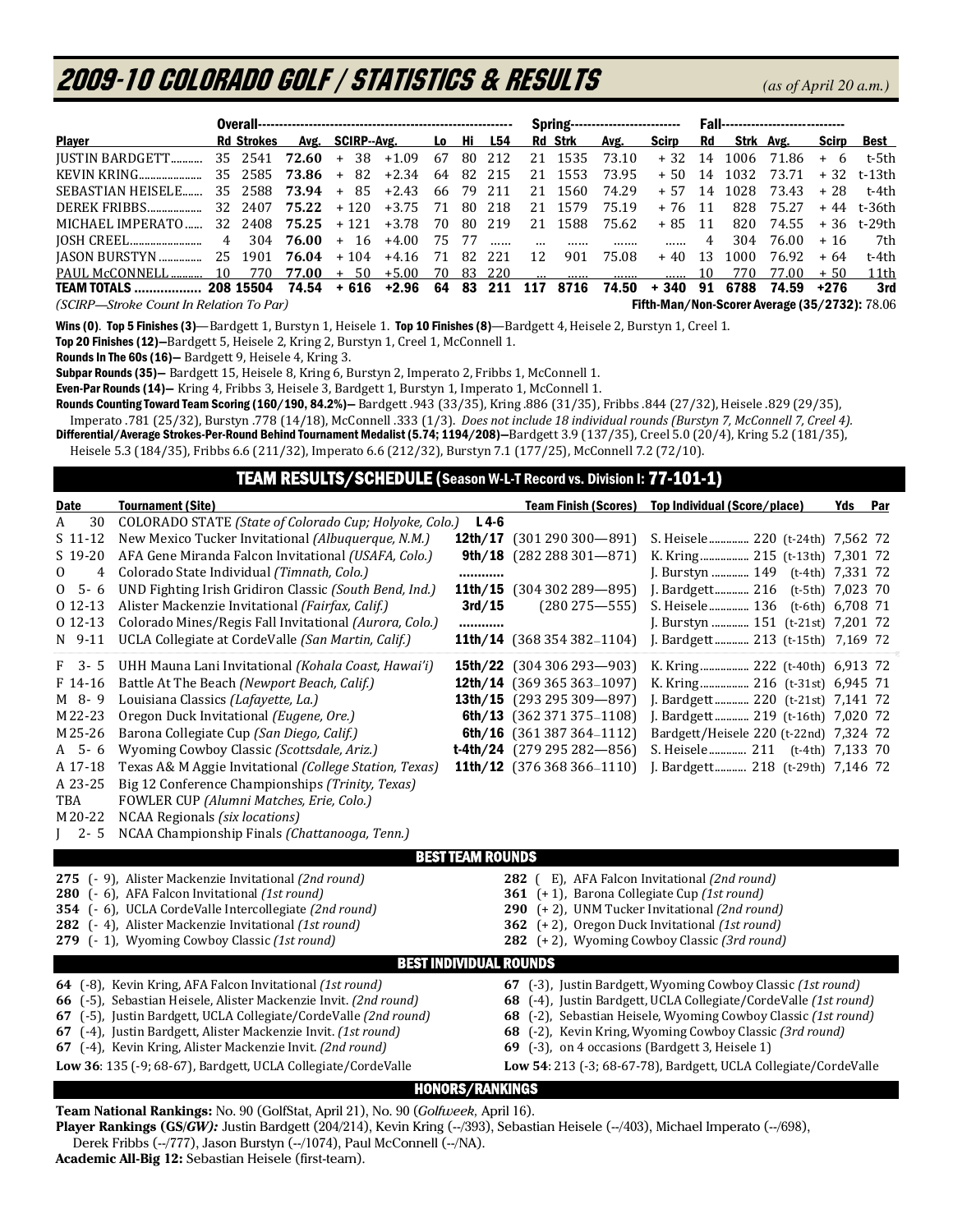# 2009-10 COLORADO GOLF / Individual Player Charts *(as of April 20 a.m.)*

| <b>Justin Bardgett</b>             |                                                             |
|------------------------------------|-------------------------------------------------------------|
| UNM Tucker Invitational            | 75-77-70-222<br>t41st<br>6<br>$\ddot{}$                     |
| AFA Falcon Invitational            | 73-71-74-218<br>2<br>t <sub>25</sub> th<br>$\ddot{}$        |
| Notre Dame Fighting Irish Classic  | 73-69-74-216<br>6<br>t5th<br>$\ddot{}$                      |
| Alister Mackenzie Invitational     | 5<br>67-70-137<br>ä,<br>t8th                                |
| UCLA Collegiate at CordeValle      | 68-67-78-213<br>3<br>t15th<br>$\overline{\phantom{0}}$      |
| UHH Mauna Lani Invitational        | 77-78-69-224<br>8<br>t50th<br>$\ddot{}$                     |
| Battle at the Beach                | 73-69-80-222<br>9<br>t56th<br>$\ddot{}$                     |
| Louisiana Classics                 | 4<br>70-73-77-220<br>t21st<br>$+$                           |
| Oregon Duck Invitational           | 71-76-72-219<br>3<br>t16th<br>$\ddot{}$                     |
| Barona Collegiate Cup              | 71-80-69-220<br>$\ddot{}$<br>4<br>t22nd                     |
| Wyoming Cowboy Classic             | 67-74-71-212<br>2<br>t7th<br>$\ddot{}$                      |
| Texas A&M Aggie Invitational       | 76-73-69-218<br>2<br>t <sub>29th</sub><br>$+$               |
|                                    | 861 (12) 877 (12)<br>803 (11)                               |
| Round-By-Round Averages            | 71.75<br>73.08<br>73.00                                     |
|                                    |                                                             |
| <b>Jason Burstyn</b>               |                                                             |
| UNM Tucker Invitational            | 77-76-82-235<br>+ 19<br>t90th                               |
| *AFA Falcon Invitational           | 79-71-80-230<br>+ 14<br>t81st                               |
| *Colorado State Individual         | 71-78—149<br>5<br>t4th<br>$\ddot{}$                         |
| *Colorado Mines/Regis Invitational | 76-75-151<br>$+$<br>7<br>t21st                              |
| UCLA Collegiate at CordeValle      | 75-79-81-235<br>+ 19<br>t86th                               |
| Battle at the Beach                | 74-76-75-225<br>+ 12<br>t67th                               |
| Oregon Duck Invitational           | 74-74-75-223<br>7<br>t36th<br>$+$                           |
| Barona Collegiate Cup              | 78-77-77-232<br>16<br>t73rd<br>$+$                          |
| Texas A&M Aggie Invitational       | 75-72-74-221<br>5<br>t38th<br>$+$                           |
|                                    | 679 (9)<br>525(7)<br>697 (9)                                |
| Round-By-Round Averages            | 75.44<br>75.00<br>77.44                                     |
| <b>Josh Creel</b>                  |                                                             |
| *Colorado State Individual         | 75-77-152<br>7th<br>$+$<br>8                                |
| *Colorado Mines/Regis Invitational | 75-77-152<br>$+$<br>8<br>t28th                              |
|                                    |                                                             |
|                                    | 154<br>150                                                  |
| Round-By-Round Averages            | 75.00<br>77.00<br>                                          |
|                                    |                                                             |
| <b>Derek Fribbs</b>                |                                                             |
| AFA Falcon Invitational            | 76-72-75-223<br>$+$<br>7<br>t50th                           |
| Notre Dame Fighting Irish Classic  | 80-78-72-230<br>$+20$<br>60th                               |
| Alister Mackenzie Invitational     | 71-80-151<br>9<br>t70th<br>$+$                              |
| UCLA Collegiate at CordeValle      | 74-75-75-224<br>8<br>t57th<br>$+$                           |
| UHH Mauna Lani Invitational        | + 17<br>79-75-79-233<br>t77th                               |
| Battle at the Beach                | 75-76-72-223<br>+ 10<br>t58th                               |
| Louisiana Classics                 | 16<br>78-75-79-232<br>t71st<br>$+$                          |
| Oregon Duck Invitational           | 71-76-74-221<br>5<br>t <sub>28th</sub><br>$+$               |
|                                    | t49th<br>+ 10                                               |
| Barona Collegiate Cup              | 72-80-74-226<br>t36th<br>71-74-73-218<br>$+$<br>8           |
| Wyoming Cowboy Classic             | $+10$<br>t57th                                              |
| Texas A&M Aggie Invitational       | 78-74-74-226                                                |
| Round-By-Round Averages            | 825 (11)<br>835 (11)<br>747 (10)<br>75.00<br>75.91<br>74.70 |
|                                    |                                                             |
| <b>Sebastian Heisele</b>           |                                                             |
| UNM Tucker Invitational            | 74-69-77—220<br>4<br>t24th<br>$\ddot{}$                     |
| AFA Falcon Invitational            | 9<br>72-75-78-225<br>$\ddot{}$<br>t62nd                     |
| Notre Dame Fighting Irish Classic  | 16<br>79-78-69—226<br>$\ddot{}$<br>t40th                    |
| Alister Mackenzie Invitational     | 70-66-136<br>6<br>t6th                                      |
| UCLA Collegiate at CordeValle      | 78-70-73-221<br>5<br>t46th<br>+                             |
| UHH Mauna Lani Invitational        | 17<br>79-77-77—233<br>t77th<br>$+$                          |
| Battle at the Beach                | 12<br>73-77-75-225<br>$\ddot{}$<br>t67th                    |
| Louisiana Classics                 | 7<br>75-73-75—223<br>$\ddot{}$<br>35th                      |
|                                    | 76-71-79-226<br>$\ddot{}$<br>10<br>t49th                    |
| Oregon Duck Invitational           | 4<br>$\ddot{}$                                              |
| Barona Collegiate Cup              | 70-75-75-220<br>t22nd<br>$+$                                |
| Wyoming Cowboy Classic             | 1<br>t4th<br>68-73-70-211                                   |
| Texas A&M Aggie Invitational       | 72-77-73—222<br>t43rd<br>$+$<br>6                           |
| Round-By-Round Averages            | 821 (11)<br>886 (12)<br>881 (12)<br>73.42<br>73.83<br>74.64 |

## Michael Imperato

|  |                                                                                                                                                                           | t <sub>29th</sub>                                                                                                                         |
|--|---------------------------------------------------------------------------------------------------------------------------------------------------------------------------|-------------------------------------------------------------------------------------------------------------------------------------------|
|  |                                                                                                                                                                           | t62nd                                                                                                                                     |
|  |                                                                                                                                                                           | $t51$ st                                                                                                                                  |
|  |                                                                                                                                                                           | t50th                                                                                                                                     |
|  |                                                                                                                                                                           | t61st                                                                                                                                     |
|  |                                                                                                                                                                           | t51st                                                                                                                                     |
|  |                                                                                                                                                                           | t62nd                                                                                                                                     |
|  |                                                                                                                                                                           | t58th                                                                                                                                     |
|  |                                                                                                                                                                           | t54th                                                                                                                                     |
|  |                                                                                                                                                                           | t60th                                                                                                                                     |
|  |                                                                                                                                                                           | t68th                                                                                                                                     |
|  |                                                                                                                                                                           |                                                                                                                                           |
|  |                                                                                                                                                                           | 74.90                                                                                                                                     |
|  | 73-71-75-219<br>79-77-76-232<br>75-72-147<br>74-72-76-222<br>77-76-75-228<br>78-73-70-221<br>77-75-78-230<br>73-78-76-227<br>75-79-73-227<br>73-75-74-222<br>80-77-76-233 | $+3$<br>$+22$<br>+ 5<br>+ 6<br>$+12$<br>+ 8<br>$+ 14$<br>$+ 11$<br>$+11$<br>$+ 12$<br>$+ 17$<br>834 (11) 825 (11) 749 (10)<br>75.82 75.00 |

## Kevin Kring

| UNM Tucker Invitational           | 75-73-74-222 | $\ddot{}$  | 6     | t41 <sub>st</sub> |
|-----------------------------------|--------------|------------|-------|-------------------|
| AFA Falcon Invitational           | 64-74-77-215 |            | $-1$  | t13th             |
| Notre Dame Fighting Irish Classic | 73-82-74-229 |            | $+19$ | t57th             |
| Alister Mackenzie Invitational    | 72-67-139    | $\sim 100$ | 3     | t16th             |
| UCLA Collegiate at CordeValle     | 77-70-80-227 |            | $+11$ | t76th             |
| UHH Mauna Lani Invitational       | 71-79-72-222 | $+$        | 6     | t40th             |
| Battle at the Beach               | 74-71-71-216 |            | $+3$  | t31st             |
| Louisiana Classics                | 71-74-80-225 | $+$        | 9     | t42nd             |
| Oregon Duck Invitational          | 73-74-78-225 | $+$        | 9     | t44th             |
| Barona Collegiate Cup             | 73-76-73-222 | $+$        | 6     | t30th             |
| Wyoming Cowboy Classic            | 78-74-68-220 |            | $+10$ | t48th             |
| Texas A&M Aggie Invitational      | 75-72-76-223 | $+$        | 7     | t50th             |
|                                   | 876 (12)     | 886 (12)   |       | 823 (11)          |
|                                   | 73.00        | 73.83      |       | 74.82             |
|                                   |              |            |       |                   |

## Paul McConnell

| UNM Tucker Invitational 80-72-79-231 + 15 t75th |                      |       |       |
|-------------------------------------------------|----------------------|-------|-------|
|                                                 |                      |       |       |
| *Colorado State Individual                      | $82 - 83 - 165 + 21$ |       | 11th  |
| *Colorado Mines/Regis Invitational              | $80 - 74 - 154 + 10$ |       | t34th |
|                                                 | 319                  | 142   | 308   |
|                                                 | 79.75                | 71.00 | 77.00 |
|                                                 |                      |       |       |

## Team

| Hard to calculate with assorted formats and cancellations. |                               |                              |  |
|------------------------------------------------------------|-------------------------------|------------------------------|--|
|                                                            |                               | $3878$ $3896$ $3624$ = 11398 |  |
|                                                            | $(12/52)$ $(12/52)$ $(11/48)$ |                              |  |
| Round-By-Round Averages                                    |                               |                              |  |
| *-competed as an individual.                               |                               |                              |  |

**Redshirting**: Brennan Dolan, Luke Symons, Johnny Widmer.

**Computing Round-By-Round Averages: First - Middle (Second/Third) - Final (Third/Fourth, or if known that second round is final round).**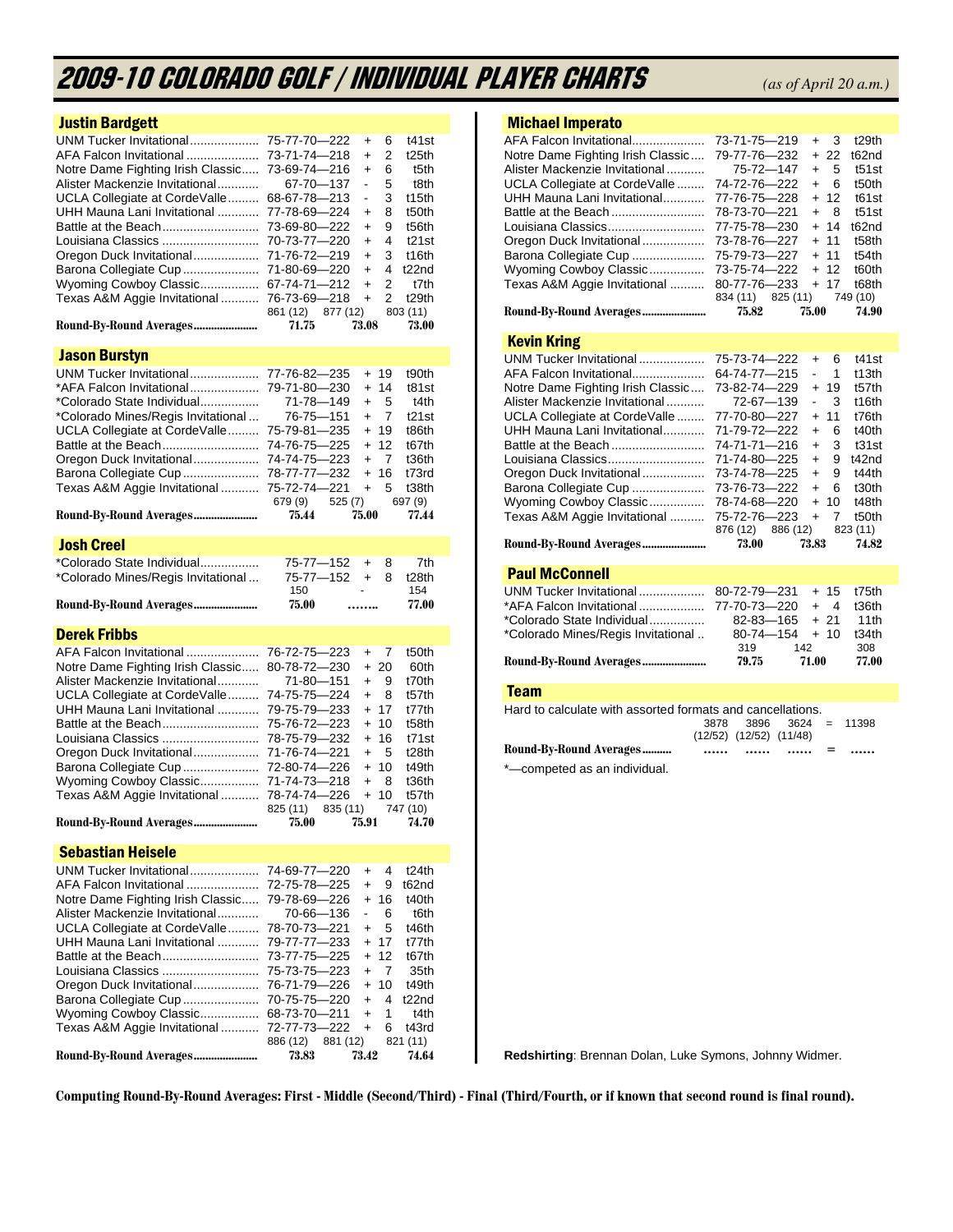# 2009-10 COLORADO GOLF / Tournament Results At-A-Glance

## **—Fall—**

## **State of Colorado Cup** *(Ballyneal Golf & Hunt Club, August 30)*

## Colorado State 6, Colorado 4

### **Four-Ball Matches (CSU 2, CU 1)**

Justin Bardgett/Sebastian Heisele (CU) def. D. Morris/B. Hanstad, 1 up Riley Arp/Zahkai Brown (CSU) def. Derek Fribbs/Kevin Kring, 2 up Sean McNamara/Ryan Peterson (CSU) def. Jason Burstyn/Josh Creel, 1 up

## **Singles Matches (CSU 4, CU 3)**

Michael Imperato (CU) def. Kory Harrell, 3 and 1 Sebastian Heisele (CU) def. Zahkai Brown, 7 and 6 Josh Creel (CU) def. Sean McNamara, 3 and 2 Bryce Hanstad (CSU) def. Kevin Kring, 5 and 4 Dustin Morris (CSU) def. Justin Bardgett, 4 and 3 Ryan Peterson (CSU) def. Jason Burstyn, 2 and 1 Riley Arp (CSU) def. Derek Fribbs, 1 up

## **UNM Tucker Invitational** *(UNM Championship Course, September 11-12)*

| 9. New Mexico State  292-294-300-886                            | 8. Wyoming  293-294-297-884 |  |  |  |
|-----------------------------------------------------------------|-----------------------------|--|--|--|
| 5. Pepperdine  287-288-294-869<br>7. New Mexico 297-289-288-874 |                             |  |  |  |
| 5. Texas A & M  292-278-299-869                                 |                             |  |  |  |
|                                                                 |                             |  |  |  |
| 3. Brigham Young 287-293-287-867                                |                             |  |  |  |
| 2. San Diego State 291-276-292-859                              |                             |  |  |  |

## BUFFALO INDIVIDUALS TOP 5 INDIVIDUALS

| T90. Jason Burstyn  77-76-82-235 |  |
|----------------------------------|--|

| 13. North Texas  303-301-294-898      |  |
|---------------------------------------|--|
|                                       |  |
|                                       |  |
| 16. Texas-San Antonio 306-303-304-913 |  |
| 17. Texas-El Paso 305-303-314-922     |  |

|  | T1. Derek Ernst, UNLV  67-68-73-208         |  |
|--|---------------------------------------------|--|
|  | T1. Colby Smith, UNLV 73-64-71-208          |  |
|  | T3. Tom Whitney, Air Force 69-66-75-210     |  |
|  | T3. Robbie Gilmore, BYU 69-70-71-210        |  |
|  | 5. Timothy Madigan, N.M. State 68-70-73-211 |  |

## **AFA Gene Miranda Falcon Invitational** *(Eisenhower Blue Golf Club, September 19-20)*

| 1. Colorado State 288-284-283—855     |  |
|---------------------------------------|--|
|                                       |  |
|                                       |  |
| 4. Washington State  285-283-297-865  |  |
| 4. Wyoming  289-286-290-865           |  |
|                                       |  |
|                                       |  |
| 8. Northern Colorado  283-289-295-867 |  |
| 9. COLORADO 282-288-301—871           |  |
| 10. San Diego 296-288-292-876         |  |

### BUFFALO INDIVIDUALS (\*-competed individually) TOP 5 INDIVIDUALS

| T25. Justin Bardgett 73-71-74-218   |  |
|-------------------------------------|--|
| T29. Michael Imperato  73-71-75-219 |  |
|                                     |  |
|                                     |  |
|                                     |  |
|                                     |  |

| 11. Colorado-Colorado Springs 294-293-300-887 |  |
|-----------------------------------------------|--|
| 12. Southern Utah 295-301-297-893             |  |
| 12. Air Force JV  300-293-300-893             |  |
|                                               |  |
| 14. Northern lowa 302-296-296-894             |  |
| 16. Weber State 303-294-298-895               |  |
| 17. Alabama-Birmingham  296-302-302-900       |  |
| 18. Utah State 297-292-316-905                |  |
| 19. Utah Valley State  305-295-320-920        |  |

|  | 1. Steve Bidne, N. Colorado  68-69-69-206 |
|--|-------------------------------------------|
|--|-------------------------------------------|

|  |  |  | 2. Austin Hurt, Washington State  71-70-69-210 |  |  |
|--|--|--|------------------------------------------------|--|--|
|  |  |  |                                                |  |  |

- T3. Mike Branca, Utah ....................... 65-72-74—211
- T3. Espen Kofstad, Denver ................. 71-67-73—211
- T3. Tom Whitney, Air Force ............... 72-71-68—211
- T3. Zahkai Brown, CSU ...................... 69-71-71—211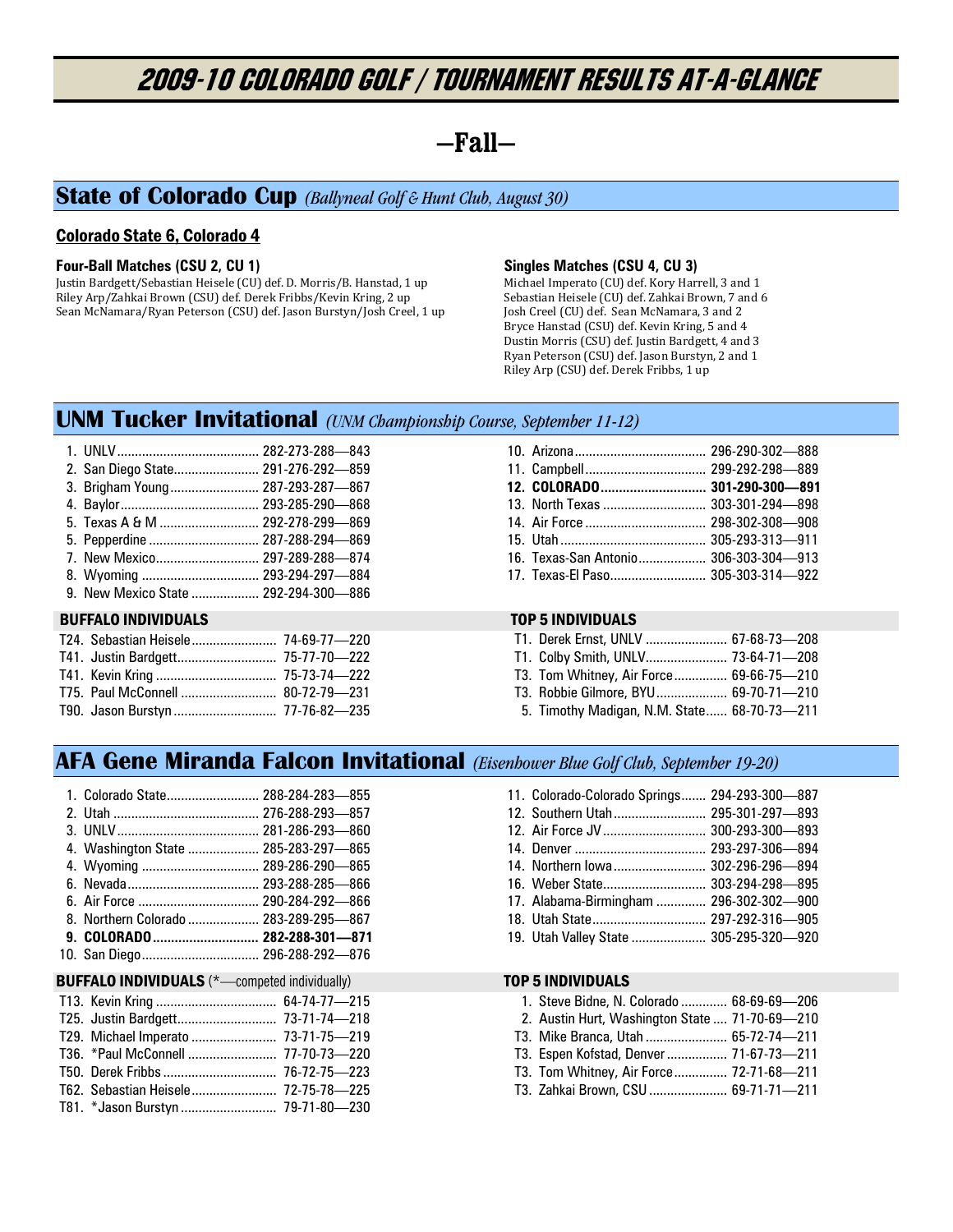## **Colorado State Individual** *(Harmony Club, October 4)*

## **BUFFALO INDIVIDUALS** (all competed individually) **TOP INDIVIDUAL**

1. ?, Colorado State .......................... 72-72—144

| $\overline{A}$ $\overline{A}$ $\overline{B}$ $\overline{A}$ $\overline{B}$ $\overline{A}$ $\overline{B}$ $\overline{A}$ $\overline{B}$ $\overline{B}$ $\overline{B}$ $\overline{B}$ $\overline{B}$ $\overline{B}$ $\overline{B}$ $\overline{B}$ $\overline{B}$ $\overline{B}$ $\overline{B}$ $\overline{B}$ $\overline{B}$ $\overline{B}$ $\overline{B}$ $\overline{B}$ $\overline{$ | 000000000 |  |
|--------------------------------------------------------------------------------------------------------------------------------------------------------------------------------------------------------------------------------------------------------------------------------------------------------------------------------------------------------------------------------------|-----------|--|

11. Paul McConnell ........................... 82-83—165

# **Notre Dame Fighting Irish Gridiron Classic** *(Warren Golf Course, October 5-6)*

| 1. Notre Dame 290-288-292-870       |  |
|-------------------------------------|--|
|                                     |  |
|                                     |  |
| 4. Texas-Arlington  300-298-285-883 |  |
|                                     |  |
|                                     |  |
|                                     |  |

8. Missouri ................................... 293-299-294—886

## BUFFALO INDIVIDUALS TOP 5 INDIVIDUALS

| T62. Michael Imperato  79-77-76-232 |  |
|-------------------------------------|--|

| 9. Brigham Young 299-297-296-892 |  |
|----------------------------------|--|
|                                  |  |
|                                  |  |
|                                  |  |
| 13. St. Mary's  305-303-291-899  |  |
| 14. Miami-Ohio  303-300-298-901  |  |
| 15. Georgetown  306-307-311-924  |  |

| 1. Josh Sandman, Notre Dame  70-68-74-212   |  |
|---------------------------------------------|--|
| T2. Kevin Hesbois, Lamar 70-73-71-214       |  |
| T2. David Lingmerth, Arkansas  73-70-71-214 |  |
| T2. Dan Charen, Ohio State 70-74-70-214     |  |
| T5. Justin Bardgett, Colorado 73-69-74-216  |  |
| T5. Jace Long, Missouri 68-74-74-216        |  |

## **Alister Mackenzie Invitational** *(Meadow Club, October 12)*

| <b>BUFFALO INDIVIDUALS</b>     | <b>TOP 5 INDIVIDUALS</b>          |
|--------------------------------|-----------------------------------|
|                                |                                   |
|                                |                                   |
| 6. San Diego State 275-284-559 | 14. San Francisco  289-287-676    |
|                                | 12. Wisconsin 288-286-574         |
| 4. Oregon State  277-279-556   |                                   |
|                                | 11. Washington State  282-289-571 |
|                                |                                   |
|                                | 9. Colorado State  289-279-568    |

| T51. Michael Imperato  75-72-147 |  |
|----------------------------------|--|
|                                  |  |

## 14. San Francisco .......................... 289-287—576 . . . . . . . . . . . . . . . . 294-298—592

- 1. Stephen Hale, California ............... 68-64—132
- 2. Johan Carlsson, San Diego St. ..... 68-65—133
- T3. Andrew Vijarro, Oregon ................ 66-69—135
- T3. James Erkenbeck, New Mexico ... 70-65—135
- T3. Diego Velasquez, Oregon State .... 67-68—135

## **Colorado Mines/Regis Fall Invitational** *(Blackstone Country Club, October 12-13)*

| <b>BUFFALO INDIVIDUALS</b> (*-competed individually) | TOP 5 INDIVIDUALS                                                                                                                                                                                                                                        |
|------------------------------------------------------|----------------------------------------------------------------------------------------------------------------------------------------------------------------------------------------------------------------------------------------------------------|
|                                                      | 1. Joonas Hinkkanen, J&WS Univ.  70-70-140                                                                                                                                                                                                               |
|                                                      | 2. Brad Nipper, SW Baptist 71-72—143                                                                                                                                                                                                                     |
|                                                      | T3. Greg Belsito, J&WS Univ.  73-71-144                                                                                                                                                                                                                  |
|                                                      | $T2$ $Q_{2}$ $Q_{3}$ $Q_{4}$ $Q_{5}$ $Q_{6}$ $Q_{7}$ $Q_{8}$ $Q_{9}$ $Q_{10}$ $Q_{11}$ $Q_{12}$ $Q_{13}$ $Q_{14}$ $Q_{15}$ $Q_{16}$ $Q_{17}$ $Q_{18}$ $Q_{19}$ $Q_{10}$ $Q_{11}$ $Q_{10}$ $Q_{11}$ $Q_{12}$ $Q_{13}$ $Q_{14}$ $Q_{15}$ $Q_{16}$ $Q_{17}$ |

- T3. Cory Bacon, Colorado Mines ........ 75-69—144
- T5. Four tied with ............................... 145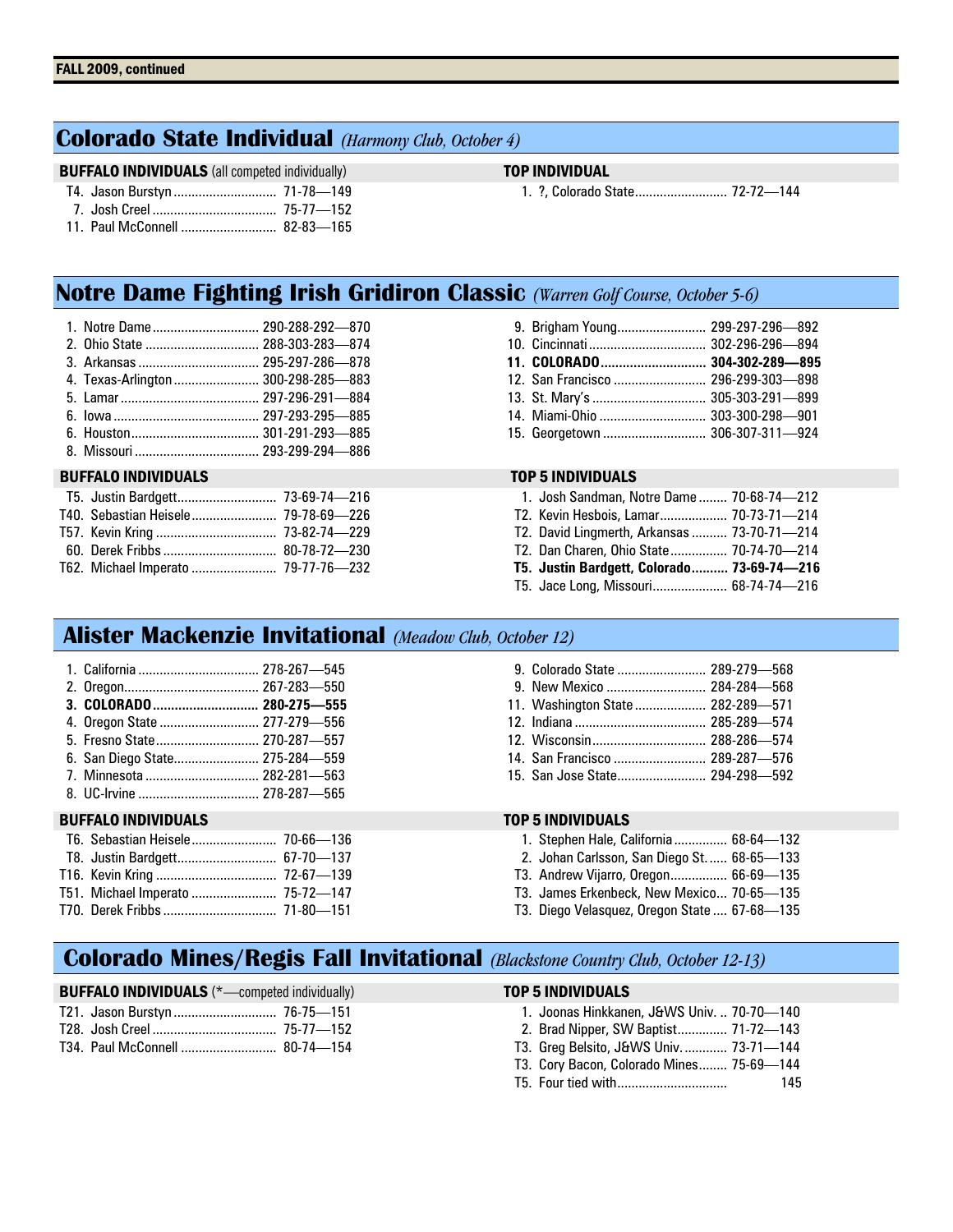## **UCLA Gifford Collegiate at CordeValle** *(CordeValle Resort Course, November 9-11)*

| 2. Oklahoma State  352-353-354-1059 |  |
|-------------------------------------|--|
| 3. Augusta State  356-355-350-1061  |  |
|                                     |  |
|                                     |  |
|                                     |  |
| 6. UNC-Charlotte  363-347-367-1077  |  |

### BUFFALO INDIVIDUALS TOP 5 INDIVIDUALS

| T15. Justin Bardgett 68-67-78-213   |  |
|-------------------------------------|--|
| T46. Sebastian Heisele 78-70-73-221 |  |
|                                     |  |
|                                     |  |
|                                     |  |
| T86. Jason Burstyn  75-79-81-235    |  |

|  | 1. Peter Uihlein, Oklahoma State 68-65-69-202 |  |  |  |  |
|--|-----------------------------------------------|--|--|--|--|
|--|-----------------------------------------------|--|--|--|--|

- 2. Sihwan Kim, Stanford .................. 68-68-71—207
- T3. David Chung, Stanford ................. 73-68-67—208
- T3. Corey Nagy, Charlotte .................. 71-66-71—208
- T3. Morgan Hoffman, Oklahoma St. .. 70-69-69—208

# **—Spring—**

## **Hawai'i-Hilo Invitational** *(North Course at Mauna Lani Resort, February 3-5)*

| 1. Stanford  297-283-286-866            |  |
|-----------------------------------------|--|
| 2. Washington 291-287-291-869           |  |
|                                         |  |
|                                         |  |
| 5. Oklahoma State 299-285-287-871       |  |
| 6. Georgia Tech  304-291-282-877        |  |
|                                         |  |
|                                         |  |
| 9. Southern California  293-301-292-886 |  |
| 10. Arizona State 313-298-278-889       |  |
| 10. Florida State 306-302-281-889       |  |

### BUFFALO INDIVIDUALS TOP 5 INDIVIDUALS

| T50. Justin Bardgett 77-78-69-224   |  |
|-------------------------------------|--|
| T61. Michael Imperato  77-76-75-228 |  |
|                                     |  |
|                                     |  |

| 12. Oregon State 302-298-294-894   |  |
|------------------------------------|--|
| 13. San Francisco  312-294-290-896 |  |
|                                    |  |
| 15. COLORADO 304-306-293-903       |  |
|                                    |  |
| 17. San Jose State 308-318-287-913 |  |
|                                    |  |
| 19. Sonoma State  331-306-299-936  |  |
| 20. Rhode Island  324-311-304-939  |  |
|                                    |  |
| 22. CSU-East Bay 316-340-313-969   |  |

|  |  | 1. Bobby Hudson, Texas  70-73-66—209 |  |  |
|--|--|--------------------------------------|--|--|
|--|--|--------------------------------------|--|--|

- 2. Brooks Koepka, Florida State ....... 73-72-65—210
- 3. Kevin Tway, Oklahoma State ...... 72-68-72—212
- 4. Nick Taylor, Washington .............. 70-71-72—213
- 4. Sihwan Kim, Stanford .................. 72-70-71—213

## **Battle By The Beach** *(Ocean North Course at Pelican Hill Golf Club, February 14-16)*

| 2. Washington 353-351-352-1056 |                                     |
|--------------------------------|-------------------------------------|
|                                | 4. Oregon State  348-355-357-1060   |
|                                | 5. San Diego State 352-367-351-1070 |
|                                | 6. Arizona State 359-363-352-1074   |
|                                | 7. Colorado State 361-361-354-1076  |

## **BUFFALO INDIVIDUALS**

| T51. Michael Imperato  78-73-70-221 |  |
|-------------------------------------|--|
|                                     |  |
|                                     |  |
|                                     |  |
|                                     |  |

| 8. Texas-Arlington 364-351-364-1079      |  |  |
|------------------------------------------|--|--|
| 9. Long Beach State 358-369-367-1094     |  |  |
|                                          |  |  |
| 11. Notre Dame 366-364-366-1096          |  |  |
|                                          |  |  |
|                                          |  |  |
|                                          |  |  |
| TOP 5 INDIVIDUALS                        |  |  |
|                                          |  |  |
| 1 Chris Williams Washington 69-65-71-205 |  |  |

|  | 1. Chris Williams, Washington  69-65-71-205     |  |
|--|-------------------------------------------------|--|
|  | T1. David Lingmerth, Arkansas  70-71-64-205     |  |
|  | T3. Diego Velasquez, Oregon State  66-72-68-206 |  |
|  | T3. Jamie Marshall, Arkansas 71-70-65-206       |  |
|  | T3. Pontus Widegren, UCLA  70-72-64-206         |  |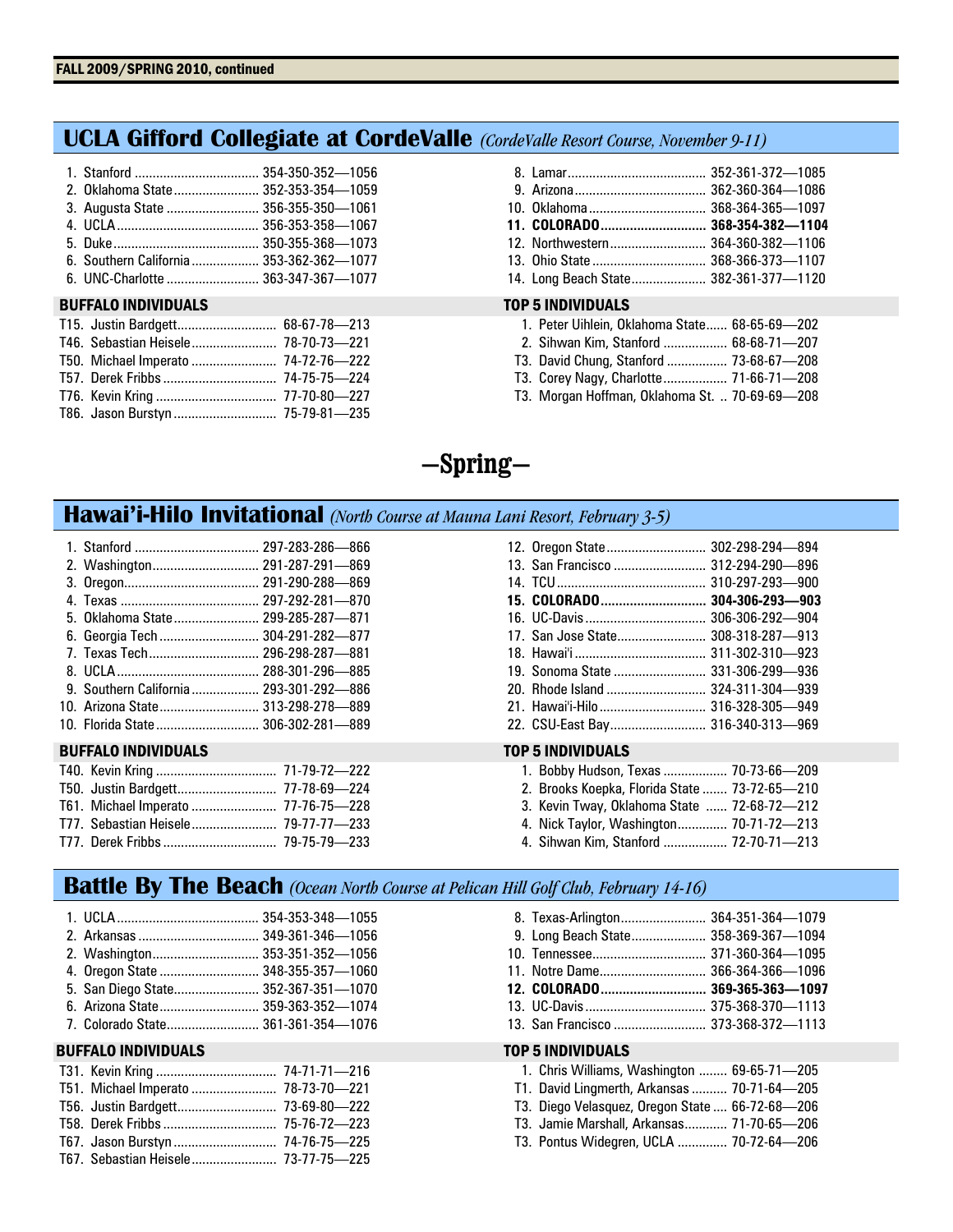## **Louisiana Classics** *(Oakbourne Country Club, March 8-9)*

| 1. Louisiana State 295-277-292-864    |  |
|---------------------------------------|--|
|                                       |  |
|                                       |  |
|                                       |  |
|                                       |  |
| 6. Texas State  296-296-293-885       |  |
| 6. Alabama-Birmingham 293-294-298-885 |  |
| 8. Southern Miss 294-296-296-886      |  |

## BUFFALO INDIVIDUALS TOP 5 INDIVIDUALS

| T21. Justin Bardgett 70-73-77-220   |  |
|-------------------------------------|--|
|                                     |  |
|                                     |  |
| T62. Michael Imperato  77-75-78-230 |  |
|                                     |  |

| 11. Arkansas-Little Rock  295-301-293-889 |  |
|-------------------------------------------|--|
|                                           |  |
|                                           |  |
| 14. Louisiana-Lafayette 302-296-301-899   |  |
|                                           |  |

| 1. Andrew Loupe, LSU  74-67-67-208            |  |
|-----------------------------------------------|--|
| 2. Scott Langley, Illinois  68-68-73-209      |  |
| 3. Ken Looper, New Orleans 73-70-68-211       |  |
| T4. Philipp Westernmann, SE La.  69-71-74-214 |  |
| T4. Paul Apyan, Southern Miss 73-69-72-214    |  |

## **Oregon Duck Invitational** *(Shadow Hills Country Club, March 22-23)*

| 3. Oregon State  365-361-362-1088     |  |
|---------------------------------------|--|
|                                       |  |
| 5. Washington State  376-356-370-1102 |  |
|                                       |  |
|                                       |  |
|                                       |  |

## BUFFALO INDIVIDUALS TOP 5 INDIVIDUALS

| T16. Justin Bardgett 71-76-72-219   |  |
|-------------------------------------|--|
|                                     |  |
|                                     |  |
|                                     |  |
|                                     |  |
| T58. Michael Imperato  73-78-76-227 |  |

| 7. San Francisco  371-370-372-1113 |  |
|------------------------------------|--|
|                                    |  |
|                                    |  |
|                                    |  |
|                                    |  |
|                                    |  |

|  | 1. Daniel Miernicki, Oregon 70-72-67-209   |  |
|--|--------------------------------------------|--|
|  | T2. Eugene Wong, Oregon  71-69-71-211      |  |
|  | T2. Stefan Richardson, Idaho  68-72-71-211 |  |
|  | T4. T.J. Bordeaux. Pacific  69-71-72-212   |  |
|  |                                            |  |

T4. Diego Velasquez, Oregon State .... 72-71-69—212

## **Barona Collegiate Cup** *(Barona Creek Golf Club, March 25-26)*

| 1. San Diego State 357-355-360-1072    |  |
|----------------------------------------|--|
| 2. UC-Irvine  367-366-361-1094         |  |
|                                        |  |
|                                        |  |
| 5. Northwestern  362-373-369-1104      |  |
|                                        |  |
| 7. Alabama-Birmingham 368-377-370-1115 |  |
| 8. UC-Santa Barbara 359-380-377-1116   |  |

## BUFFALO INDIVIDUALS TOP 5 INDIVIDUALS

| 10. Wyoming  363-381-379-1123         |  |
|---------------------------------------|--|
| 11. New Mexico State 381-378-372-1131 |  |
|                                       |  |
| 13. Texas El-Paso 381-382-379-1142    |  |
| 14. Loyola-Marymount 380-390-384-1154 |  |
|                                       |  |
|                                       |  |

| 1. John Chin, UC-Irvine  65-71-68-204            |  |
|--------------------------------------------------|--|
| 2. Johan Carlsson, San Diego State. 68-69-70-207 |  |
| 3. Ryan Hallisey, Nevada  71-69-68—208           |  |

- 4. Glen Scher, UC-Santa Barbara ..... 69-72-72—213
- T5. Tim Whitney, Air Force ................ 71-73-70—214
- T5. Alex Kang, San Diego State ......... 71-69-74—214